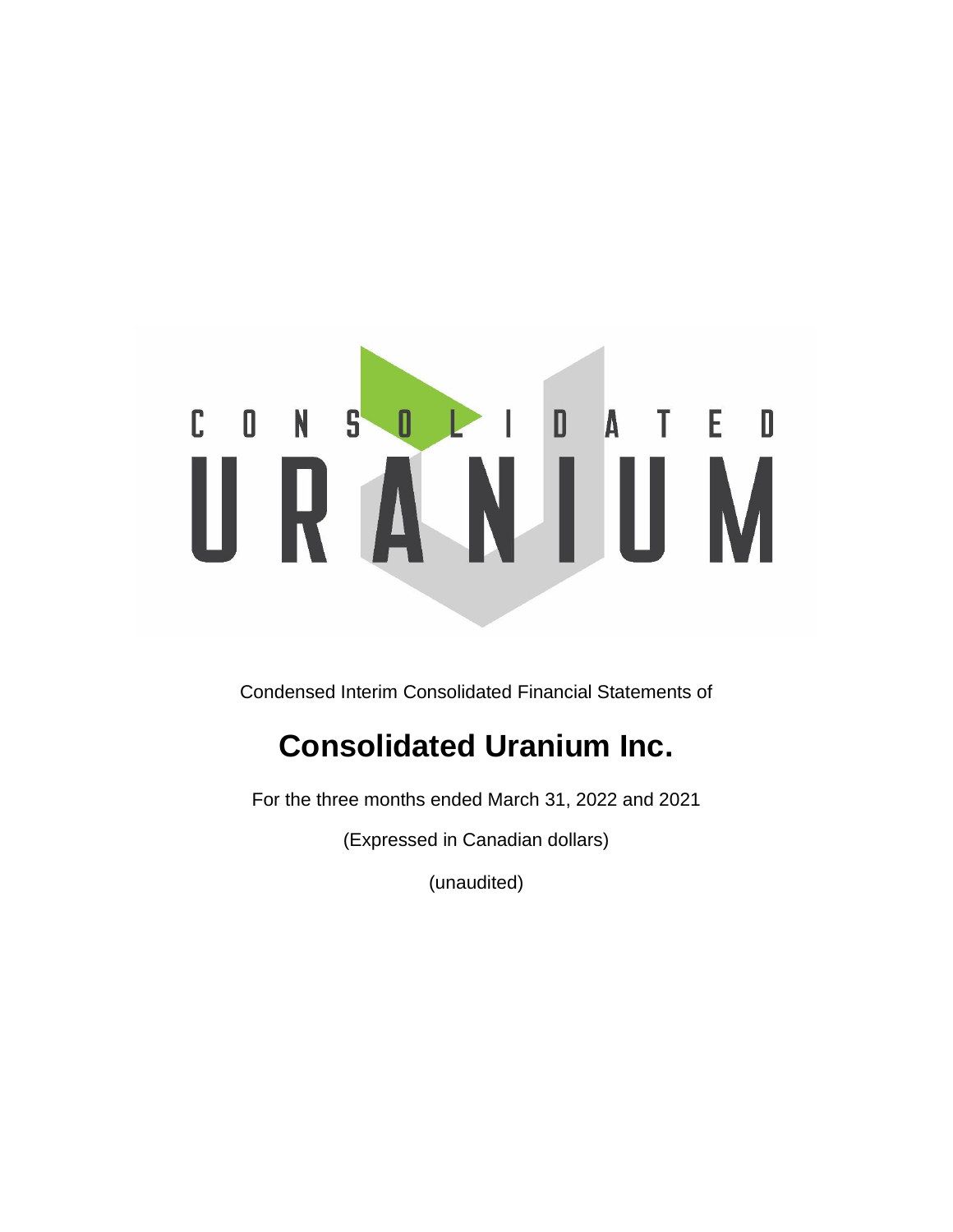## **NOTICE OF NO AUDITOR REVIEW OF CONDENSED INTERIM CONSOLIDATED FINANCIAL STATEMENTS**

Under National Instrument 51-102, Part 4, subsection 4.3(3) (a), if an auditor has not performed a review of the condensed interim consolidated financial statements, they must be accompanied by a notice indicating that the interim consolidated financial statements have not been reviewed by an auditor.

The accompanying unaudited condensed interim consolidated financial statements of the Company have been prepared by and are the responsibility of the Company's management.

The Company's independent auditor has not performed a review of these condensed interim consolidated financial statements in accordance with standards established by the Chartered Professional Accountants of Canada (CPA Canada) for a review of interim financial statements by an entity's auditor.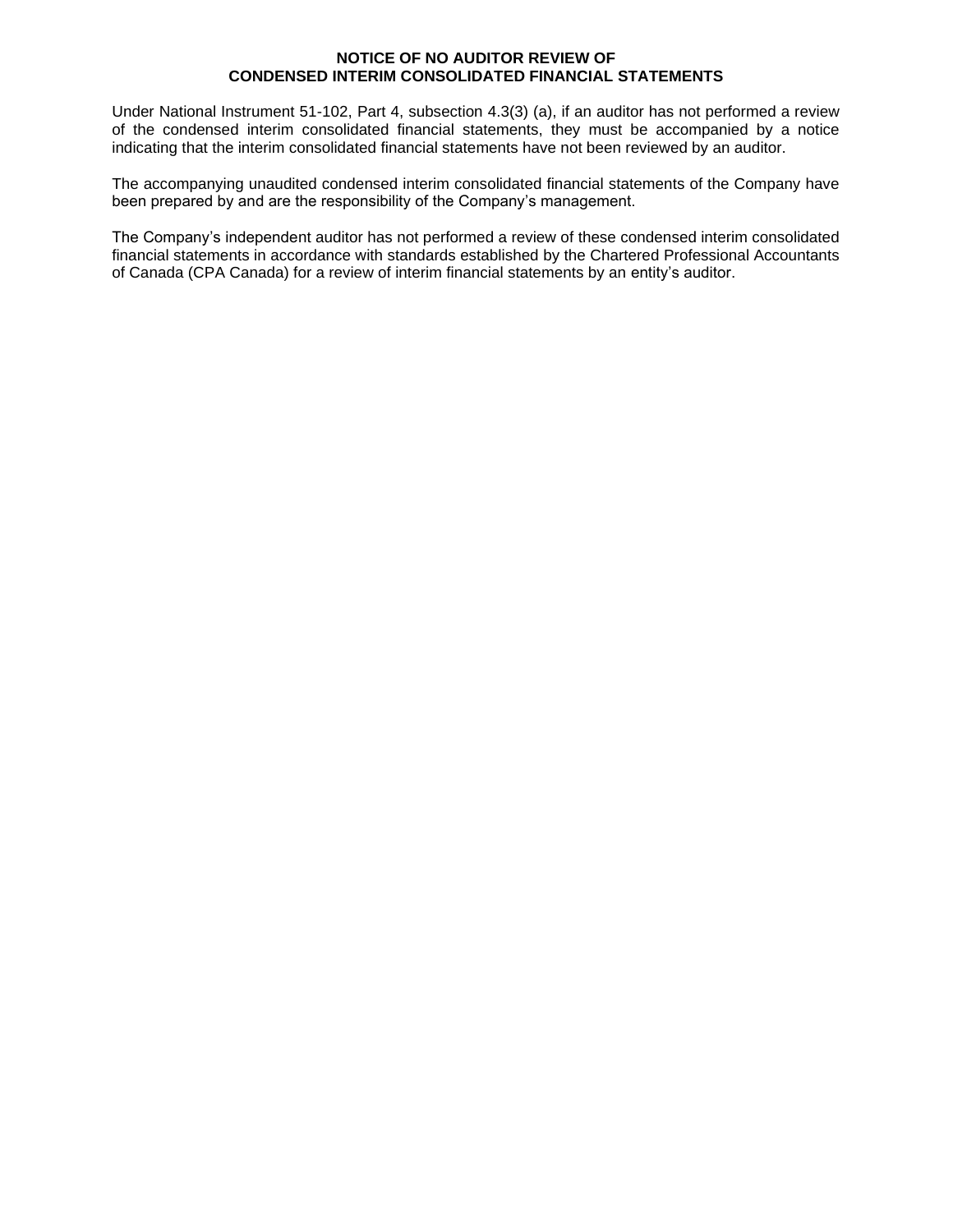## **CONSOLIDATED URANIUM INC. CONDENSED INTERIM CONSOLIDATED STATEMENTS OF FINANCIAL POSITION**

(Expressed in Canadian Dollars- Unaudited)

As at:

|                                                  |             |                  | March 31, 2022 December 31, 2021 |
|--------------------------------------------------|-------------|------------------|----------------------------------|
|                                                  | <b>Note</b> |                  |                                  |
| <b>Assets</b>                                    |             |                  |                                  |
| <b>Current Assets</b>                            |             |                  |                                  |
| Cash and cash equivalents                        |             | \$<br>26,472,835 | \$<br>29,569,409                 |
| Restricted cash                                  |             | 35,000           | 35,000                           |
| Amounts receivable                               |             | 206,991          | 923,614                          |
| Marketable securities                            | 3           | 1,980,920        | 1,550,042                        |
| Prepaid expenses and deposits                    |             | 1,180,373        | 1,081,714                        |
| <b>Total Current Assets</b>                      |             | 29,876,119       | 33, 159, 779                     |
| <b>Non-Current Assets</b>                        |             |                  |                                  |
| Property and equipment                           | 5           | 139,247          | 76,136                           |
| Environmental bond                               | 4           | 1,377,517        | 1,377,517                        |
| <b>Total Assets</b>                              |             | \$<br>31,392,883 | \$<br>34,613,432                 |
|                                                  |             |                  |                                  |
| Liabilities                                      |             |                  |                                  |
| <b>Current Liabilities</b>                       |             |                  |                                  |
| Accounts payable and accrued liabilities         | 4,6,13      | \$<br>1,501,054  | \$<br>5,571,400                  |
| Lease liability                                  | 5           | 60,000           | 60,000                           |
| <b>Total Current Liabilities</b>                 |             | 1,561,054        | 5,631,400                        |
|                                                  |             |                  |                                  |
| <b>Non-Current Liabilities</b>                   |             |                  |                                  |
| Long term lease liability                        | 5           | 3,154            | 17,246                           |
| Asset retirement obligation                      | 7           | 1,300,000        | 1,300,000                        |
| <b>Total Liabilities</b>                         |             | \$<br>2,864,208  | \$<br>6,948,646                  |
|                                                  |             |                  |                                  |
| <b>Shareholders' Equity</b>                      |             |                  |                                  |
| Share capital                                    | 8           | 108,160,838      | 105,032,556                      |
| Warrant reserve                                  | 8           | 10,254,909       | 10,526,667                       |
| Option reserve                                   | 8           | 5,881,776        | 5,171,049                        |
| Accumulated other comprehensive income           |             | 1,850,181        | 1,419,303                        |
| Accumulated deficit                              |             | (97, 619, 029)   | (94, 484, 789)                   |
| <b>Total Shareholders' Equity</b>                |             | 28,528,675       | 27,664,786                       |
| <b>Total Liablities and Shareholders' Equity</b> |             | \$<br>31,392,883 | \$<br>34,613,432                 |

**Nature of business (Note 1) Commitments and contingencies (Note 7, 15) Subsequent events (Note 16)**

These consolidated financial statements were authorized for issue by the Board of Directors on May 25, 2022.

| "Philip Williams"                | "John Jentz"         |
|----------------------------------|----------------------|
| <b>Philip Williams, Director</b> | John Jentz, Director |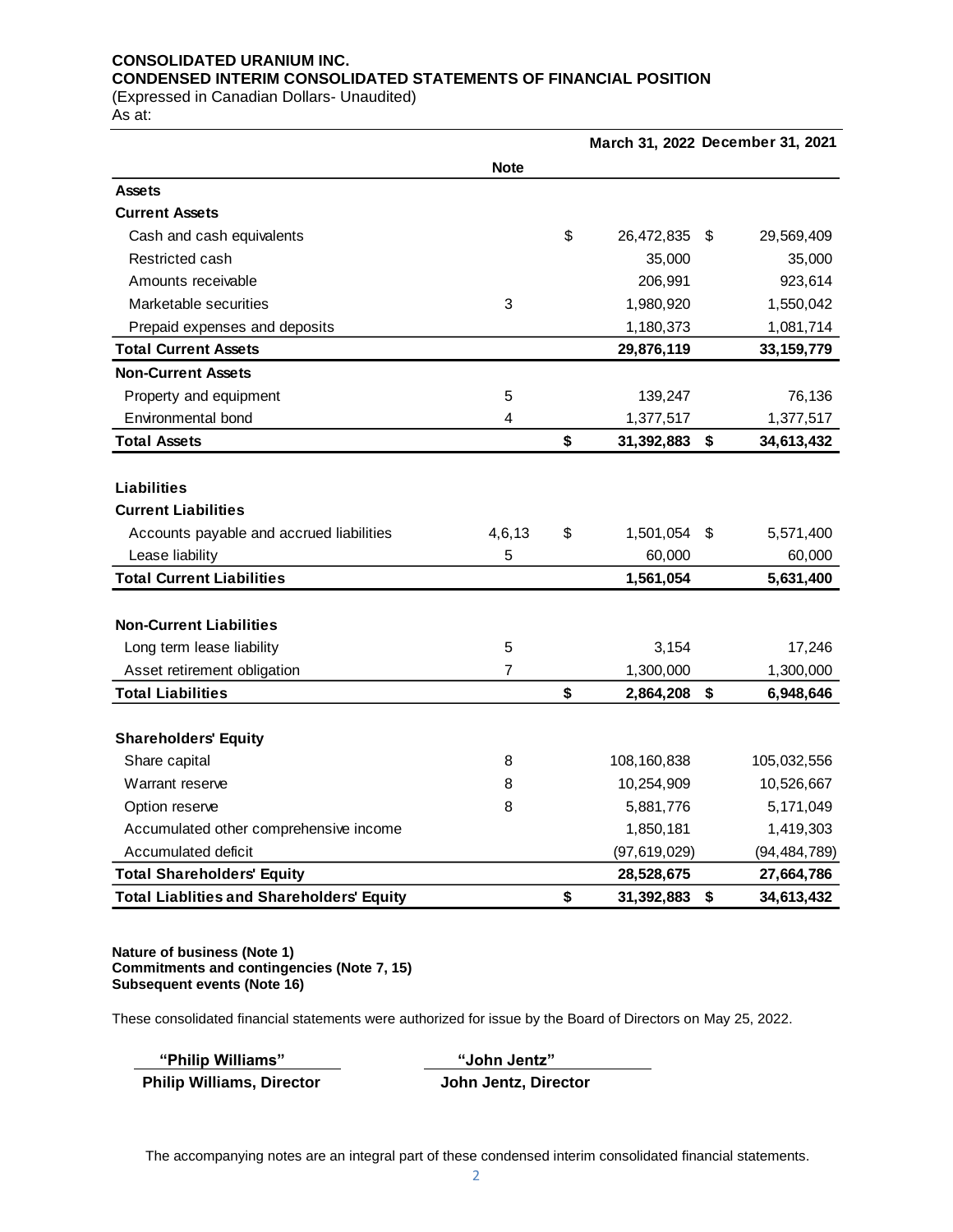## **CONSOLIDATED URANIUM INC. CONDENSED INTERIM CONSOLIDATED STATEMENTS OF LOSS AND COMPREHENSIVE LOSS** (Expressed in Canadian Dollars- Unaudited)

|                                                               |             | For the three months ended: |    |                |
|---------------------------------------------------------------|-------------|-----------------------------|----|----------------|
|                                                               | <b>Note</b> | March 31, 2022              |    | March 31, 2021 |
| <b>Expenses</b>                                               |             |                             |    |                |
| Professional fees                                             |             | \$<br>280,361               | \$ | 188,872        |
| Share-based compensation                                      | 8.13        | 729.982                     |    | 227,046        |
| Mineral property acquisition and exploration expenditures     | 4           | 383.976                     |    | 44,629         |
| Shareholder communications                                    | 10          | 1,060,075                   |    | 438,231        |
| Consulting and salaries                                       | 13          | 434,199                     |    | 138,313        |
| Office and other                                              |             | 105,620                     |    | 45,438         |
| Depreciation                                                  | 5           | 14,276                      |    | 6,935          |
| <b>Total general and administrative</b>                       |             | 3,008,489                   |    | 1,089,464      |
| Interest income                                               |             | (785)                       |    | (10, 535)      |
| Foreign exchange loss                                         |             | 126,536                     |    | 796            |
| Loss for the period                                           |             | 3,134,240                   |    | 1,079,725      |
| Other comprehensive (income) loss                             |             |                             |    |                |
| Unrealized (gain) on marketable securities                    | 3           | (430, 878)                  |    | (285, 387)     |
| Comprehensive loss for the period                             |             | \$<br>2,703,362             | S. | 794,338        |
|                                                               |             |                             |    |                |
| Loss per share - basic and diluted                            |             | \$<br>0.04                  | \$ | 0.03           |
| Weighted average shares outstanding<br>الممثرياناه اممم منممط |             | 73,249,844                  |    | 31,591,348     |

- basic and diluted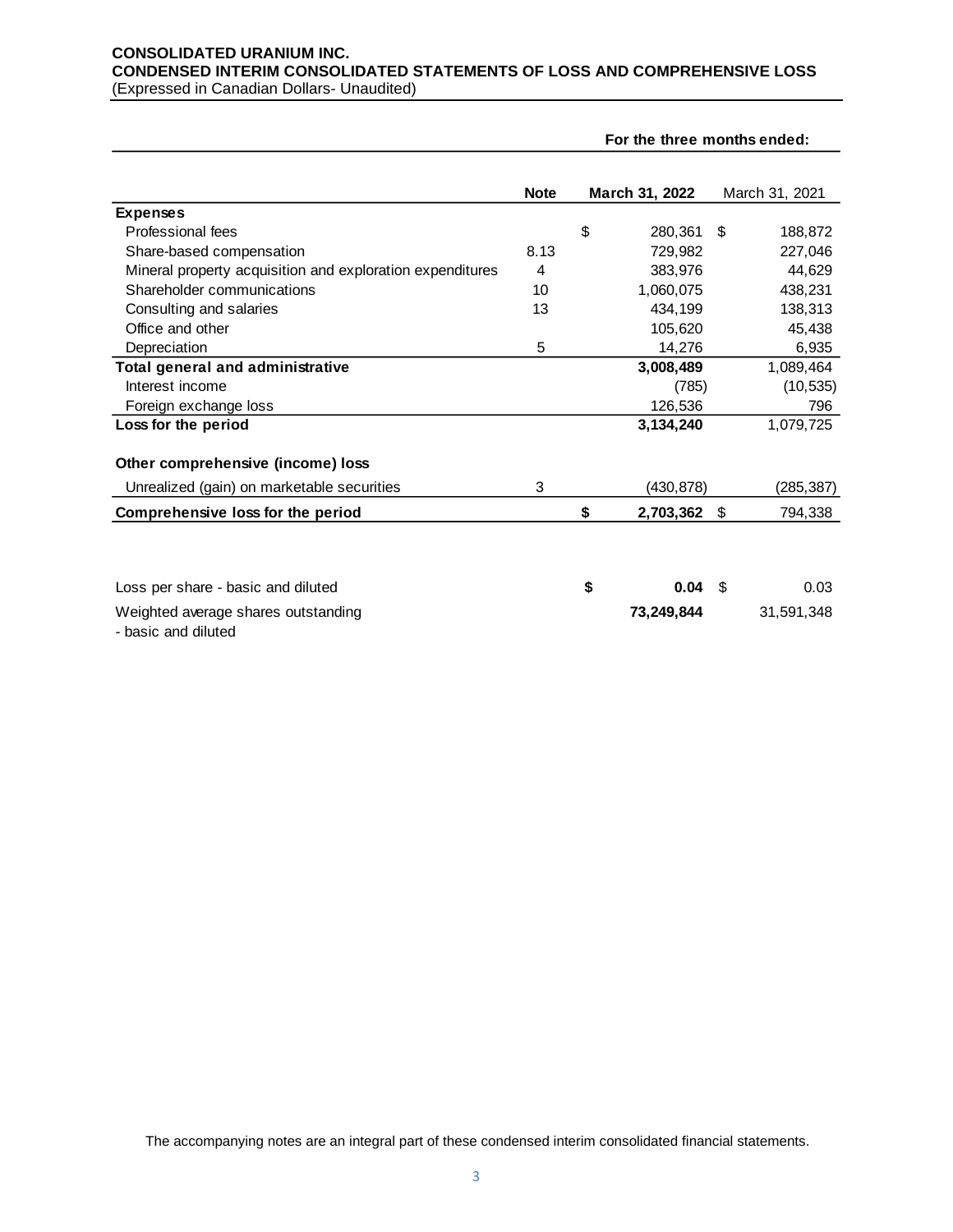## **CONSOLIDATED URANIUM INC. CONDENSED INTERIM CONSOLIDATED STATEMENTS OF CHANGES IN EQUITY**

(Expressed in Canadian Dollars- Unaudited)

For the three months ended March 31, 2022 and 2021

|                                                         |                          |                          |                          |                    | Accumulated<br>other    |                        |                         |
|---------------------------------------------------------|--------------------------|--------------------------|--------------------------|--------------------|-------------------------|------------------------|-------------------------|
|                                                         | <b>Common Shares</b>     | Amount                   | <b>Option</b><br>Reserve | Warrant<br>Reserve | comprehensive<br>income | Accumulated<br>deficit | Shareholders'<br>equity |
|                                                         | #                        |                          |                          |                    |                         | \$                     |                         |
| Balance - December 31, 2021                             | 72,036,827               | 105,032,556              | 5,171,049                | 10,526,667         | 1.419.303               | (94,484,789)           | 27,664,786              |
| Share-based compensation (note 8)                       | $\overline{\phantom{0}}$ | $\overline{\phantom{a}}$ | 729,982                  |                    |                         | $\overline{a}$         | 729,982                 |
| Options exercised (note 8)                              | 50,000                   | 46,255                   | (19, 255)                |                    |                         | $\overline{a}$         | 27,000                  |
| Warrants exercised (note 8)                             | 2,568,125                | 1,082,027                | $\,$ $\,$                | (271, 758)         |                         |                        | 810,269                 |
| Shares issued for property option agreements (note 4.8) | 821,976                  | 2,000,000                |                          |                    |                         |                        | 2,000,000               |
| Unrealized gain on marketable securities (note 3)       |                          |                          |                          |                    | 430.878                 |                        | 430.878                 |
| Loss for the period                                     |                          |                          |                          |                    |                         | (3, 134, 240)          | (3, 134, 240)           |
| <b>Balance - March 31, 2022</b>                         | 75,476,928               | 108,160,838              | 5,881,776                | 10,254,909         | 1,850,181               | (97,619,029)           | 28,528,675              |

|                                                   |                      |            |                          |                          | Accumulated<br>other     |                        |                         |
|---------------------------------------------------|----------------------|------------|--------------------------|--------------------------|--------------------------|------------------------|-------------------------|
|                                                   | <b>Common Shares</b> | Amount     | <b>Option</b><br>Reserve | Warrant<br>Reserve       | comprehensive<br>income  | Accumulated<br>deficit | Shareholders'<br>equity |
|                                                   | #                    |            |                          |                          |                          |                        |                         |
| Balance - December 31, 2020                       | 29,426,842           | 27,682,002 | 2,031,139                | 1,385,000                | 851,327                  | (20, 399, 605)         | 11,549,863              |
| Private placement financings (note 8)             | 5,025,000            | 6,030,000  |                          |                          | $\blacksquare$           |                        | 6,030,000               |
| Cost of share issuance (note 8)                   |                      | (729, 303) |                          | 232,838                  | $\overline{\phantom{0}}$ |                        | (496, 465)              |
| Share-based compensation (note 8)                 |                      |            | 227,046                  | $\overline{\phantom{a}}$ |                          |                        | 227,046                 |
| Options exercised                                 | 75,000               | 22,490     |                          |                          |                          |                        | 22,490                  |
| Warrants exercised                                | 991,500              | 389,000    |                          |                          |                          |                        | 389,000                 |
| Unrealized gain on marketable securities (note 3) |                      |            |                          |                          | 285,387                  |                        | 285,387                 |
| Loss for the period                               |                      |            |                          |                          | $\blacksquare$           | (1,079,725)            | (1,079,725)             |
| <b>Balance - March 31, 2021</b>                   | 35,518,342           | 33,394,189 | 2,258,185                | 1,617,838                | 1,136,714                | (21, 479, 330)         | 16,927,596              |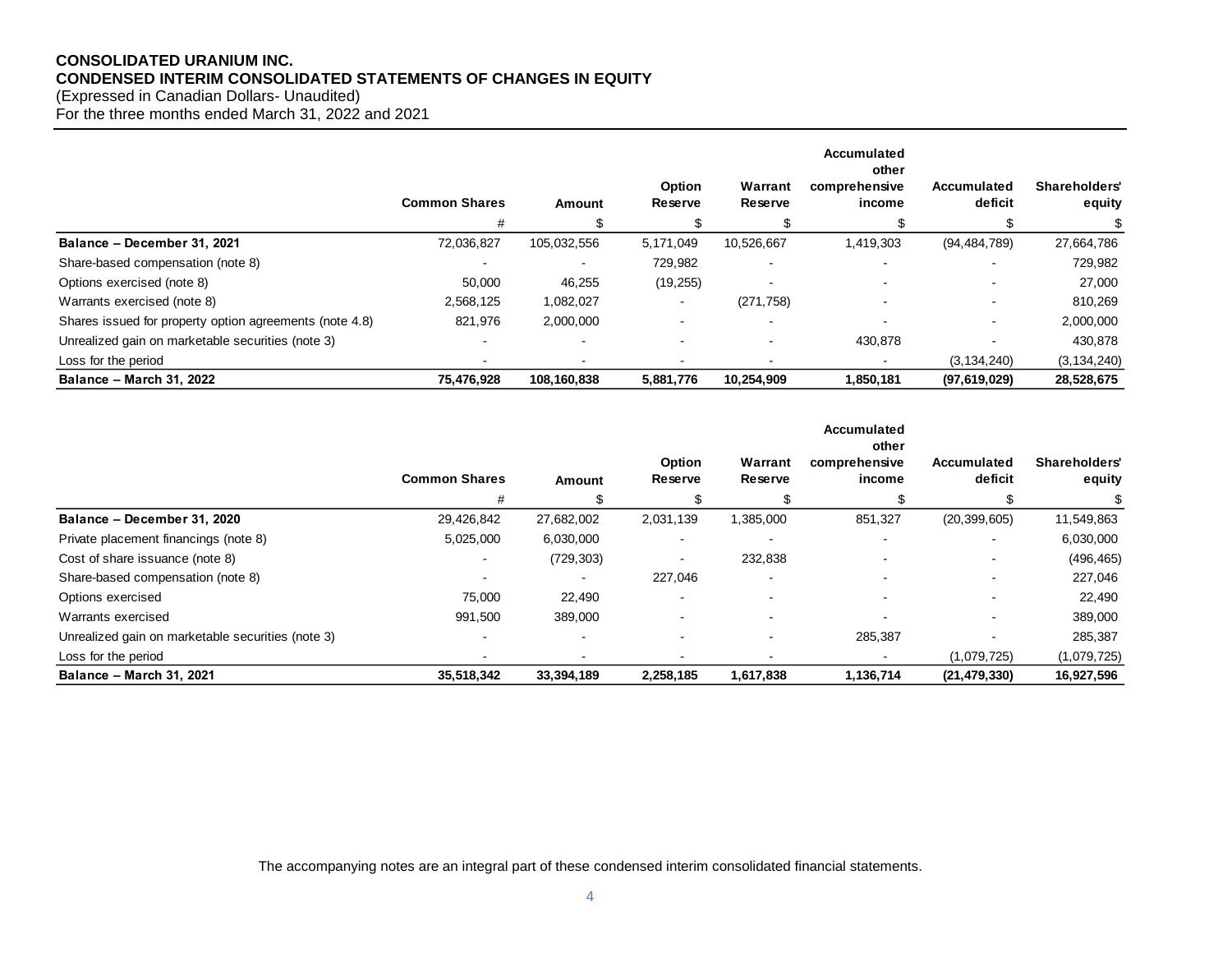## **CONSOLIDATED URANIUM INC. CONDENSED INTERIM CONSOLIDATED STATEMENT OF CASH FLOWS** (Expressed in Canadian Dollars- Unaudited)

|                                                                                                                                                                                 | For the three months ended: |    |                        |    |                          |
|---------------------------------------------------------------------------------------------------------------------------------------------------------------------------------|-----------------------------|----|------------------------|----|--------------------------|
|                                                                                                                                                                                 | <b>Note</b>                 |    | March 31, 2022         |    | March 31, 2021           |
| Cash flows from (used in) operating activities                                                                                                                                  |                             |    |                        |    |                          |
| Loss for the year                                                                                                                                                               |                             | \$ | $(3, 134, 240)$ \$     |    | (1,079,725)              |
| Adjustment for non-cash items:                                                                                                                                                  |                             |    |                        |    |                          |
| Acquisition of exploration properties                                                                                                                                           | 4                           |    | 2,000,000              |    |                          |
| Share-based compensation                                                                                                                                                        | 8                           |    | 729,982                |    | 227,046                  |
| Depreciation                                                                                                                                                                    | 5                           |    | 14,276                 |    | 6,935                    |
| Interest expense                                                                                                                                                                | 5                           |    | 907                    |    | 796                      |
| Change in working capital items:                                                                                                                                                |                             |    |                        |    |                          |
| Amounts receivable                                                                                                                                                              |                             |    | 716,623                |    | (661, 175)               |
| Prepaid expenses and deposits                                                                                                                                                   |                             |    | (98, 658)              |    |                          |
| Accounts payable and accrued liabilities                                                                                                                                        |                             |    | (4,070,346)            |    | (165,009)                |
| Net cash (used in) operating activities                                                                                                                                         |                             |    | (3,841,456)            |    | (1,671,131)              |
| Cash flows from (used in) investing activities<br>Acquisition of exploration properties<br>Purchase of property, plant and equipment<br>Net cash (used in) investing activities | 4<br>5                      |    | (77, 387)<br>(77, 387) |    | (276, 423)<br>(276, 423) |
| Cash flows from (used in) financing activities                                                                                                                                  |                             |    |                        |    |                          |
| Shares and warrants issued for cash                                                                                                                                             | 8                           |    |                        |    | 6,262,838                |
| Share issue costs                                                                                                                                                               | 8                           |    |                        |    | (729, 303)               |
| Shares issued for cash from exercise of warrants                                                                                                                                | 8                           |    | 810,269                |    | 389,000                  |
| Shares issued for cash from exercise of options                                                                                                                                 | 8                           |    | 27,000                 |    | 22,490                   |
| Lease payments                                                                                                                                                                  | 7                           |    | (15,000)               |    | (7,500)                  |
| Net cash provided by financing activities                                                                                                                                       |                             |    | 822,269                |    | 5,937,525                |
| <b>Cash and Cash Equivalents</b>                                                                                                                                                |                             |    |                        |    |                          |
| Net increase (decrease) in cash and cash equivalents                                                                                                                            |                             |    | (3,096,574)            |    | 3,989,971                |
| Cash and cash equivalents - beginning of period                                                                                                                                 |                             |    | 29,569,409             |    | 9,295,369                |
| Cash and cash equivalents - end of period                                                                                                                                       |                             | \$ | 26,472,835             | \$ | 13,285,340               |
| Cash                                                                                                                                                                            |                             |    | 25, 123, 002           |    | 13,241,424               |
| Cash equivalents                                                                                                                                                                |                             |    | 1,349,833              |    | 43,916                   |
|                                                                                                                                                                                 |                             |    | 26,472,835             |    | 13,285,340               |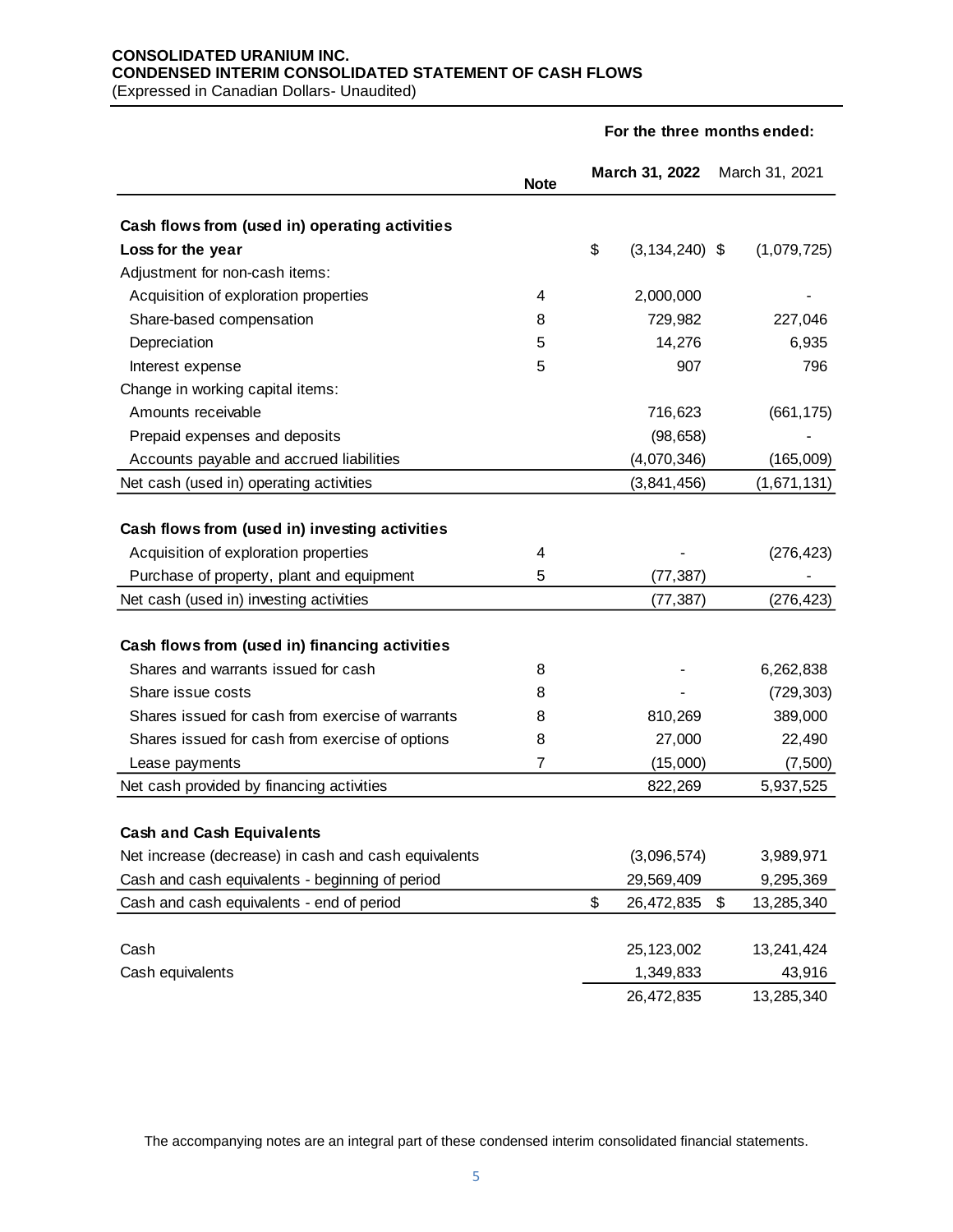## **1. NATURE OF OPERATIONS**

Consolidated Uranium Inc. (the "Company" or "CUR") was incorporated under the *Business Corporations Act* (British Columbia) on April 26, 2004. The Company's registered and records office is at 217 Queen St. West, Floor 4, Toronto, Ontario, Canada. The Company is engaged in acquiring, exploring and developing mineral properties.

On October 1, 2020, the Company announced that it changed its corporate name to "International Consolidated Uranium Inc.". On July 23, 2021, the Company announced its continuance to Ontario under the name "Consolidated Uranium Inc.". The Company's common shares trade under the ticker symbol, "CUR", on the TSX Venture Exchange ("TSX-V"), and on the OTCQB under the ticker symbol "CURUF".

The business of mining and exploring for minerals involves a high degree of risk and there can be no assurance that current exploration programs will result in profitable mining operations. The Company's continued existence is dependent upon the preservation of its interests in the underlying properties, the achievement of profitable operations, or the ability of the Company to raise additional financing, as necessary, or alternatively upon the Company's ability to dispose of its interests on an advantageous basis.

Although the Company has taken steps to verify title to the properties on which it is conducting exploration and in which it has an interest, in accordance with industry standards for the current stage of operations for such properties, these procedures do not guarantee the Company's title. Property title may be subject to government licensing requirements or regulations, social licensing requirements, unregistered prior agreements, unregistered claims, aboriginal claims, and non-compliance with regulatory, environmental, and social requirements. The Company's property interests may also be subject to increases in taxes and royalties, renegotiation of contracts, and political uncertainty.

During the three months ended March 31, 2022, the Company had a net loss of \$3,134,240 (three months ended March 31, 2021- \$1,079,725) and comprehensive loss of \$2,703,362 (three months ended March 31, 2021 – \$794,338) and working capital as at March 31, 2022 of \$28,315,065 (December 31, 2021 - \$27,538,379). The Company believes that it will have sufficient capital to operate over the next 12 months, including carrying out the Company's planned exploration activities.

During the three months ended March 31, 2022, several measures were implemented in Canada and the rest of the world in response to the increased impact from novel coronavirus (COVID-19). The Company continues to operate the business at this time. While the impact of COVID-19 is expected to be temporary, the current circumstances are dynamic and the impacts of COVID-19 on business operations cannot be reasonably estimated at this time and we anticipate this could have an adverse impact on our business, results of operations, financial position and cash flows in 2022.

These condensed interim consolidated financial statements are prepared in accordance with International Financial Reporting Standards ("IFRS") appropriate for a going concern which assumes that the Company will continue to realize the value of its assets and discharge its liabilities and other obligations in the ordinary course of business. Should the Company be required to realize the value of its assets in other than the ordinary course of business, the net realizable value of its assets may be materially less than the amounts shown in the condensed interim consolidated financial statements. These condensed interim consolidated financial statements do not include any adjustments to the amounts and classifications of assets and liabilities that may be necessary should the Company be unable to repay its liabilities and meet its other obligations in the ordinary course of business or continue operations.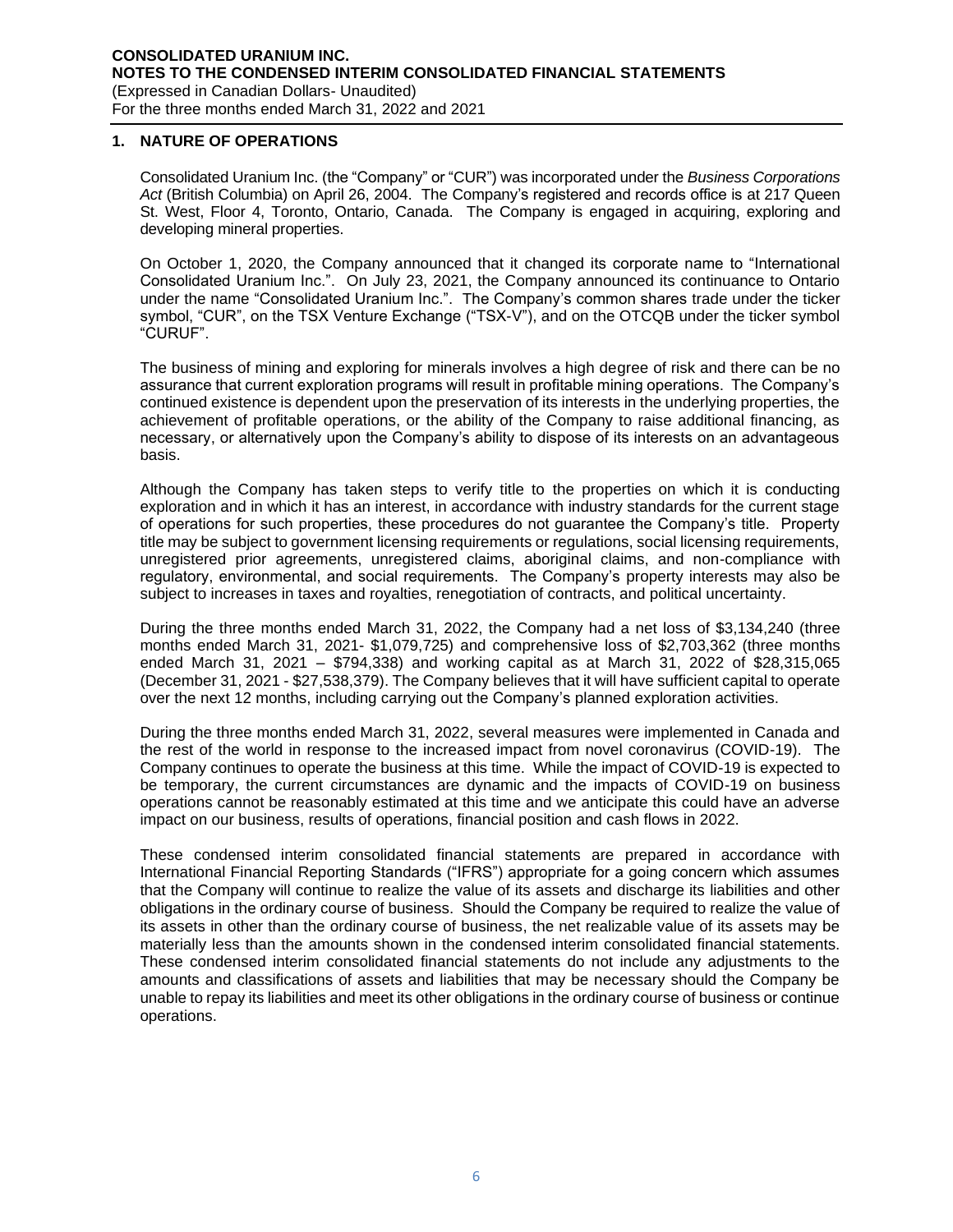## **2. BASIS OF PRESENTATION**

## **Statement of Compliance**

These condensed consolidated interim financial statements for the three months ended March 31, 2022, including comparatives, have been prepared in accordance with International Accounting Standard ("IAS") 34 Interim Financial Reporting. They do not include all of the information required by IFRS for annual financial statements and should be read in conjunction with the consolidated financial statements for the fiscal year ended December 31, 2021.

## **Basis of Presentation**

These condensed interim consolidated financial statements have been prepared on a historical cost basis, except for certain financial instruments which have been measured at fair value. In addition, these condensed interim consolidated financial statements have been prepared using the accrual basis of accounting except for cash flow information. All monetary references expressed in these notes are references to Canadian dollar amounts ("\$"). These condensed interim consolidated financial statements are presented in Canadian dollars, which is the functional currency of the Company and its subsidiaries.

These condensed interim consolidated financial statements were approved and authorized for issue by the Company's board of directors on May 25, 2022.

The Company has six 100% owned subsidiaries, listed as follows:

- NxGold Australia Pty. Ltd. ("NxGold Australia"), was incorporated in Australia on December 18, 2017. NxGold Australia owns 100% of Roe Gold Limited ("RGL").
- ICU Australia Pty Ltd. was registered in Queensland, Australia on February 8, 2021.
- 2847312 Ontario Inc. was incorporated in Ontario, Canada on June 14, 2021.
- On August 19, 2021 the Company acquired a 100% interest in 12942534 Canada Ltd.
- CUR USA Blocker Inc, was incorporated in Delaware, United States on August 30, 2021.

The condensed interim consolidated financial statements of the Company consolidate the accounts of the Company and its subsidiaries. All intercompany transactions, balances, and unrealized gains and losses from intercompany transactions are eliminated on consolidation.

Subsidiaries consist of entities over which the Company is exposed to, or has rights to, variable returns as well as the ability to affect those returns through the power to direct the relevant activities of the entity. Subsidiaries are fully consolidated from the date control is transferred to the Company and are de-consolidated from the date control ceases. The condensed interim consolidated financial statements include all the assets, liabilities, revenues, expenses and cash flows of the Company and its subsidiaries after eliminating inter-entity balances and transactions.

#### **Critical Accounting Judgments, Estimates and Assumptions**

The preparation of the condensed interim consolidated financial statements requires management to make judgments, estimates and assumptions that affect the reported amounts of assets, liabilities, and contingent liabilities at the date of the financial statements and the reported amounts of revenues and expenses during the reporting period. Estimates and assumptions are continuously evaluated and are based on management's experience and other factors, including expectations of future events that are believed to be reasonable in the circumstances. Uncertainty about these judgments, estimates and assumptions could result in outcomes that require a material adjustment to the carrying amount of the asset or liability affected in future periods. Information about significant areas of estimation uncertainty considered by management in preparing the financial statements are set out in note 2 to the audited financial statements for the fiscal year ended December 31, 2021 and have been consistently followed in preparation of these condensed consolidated interim financial statements.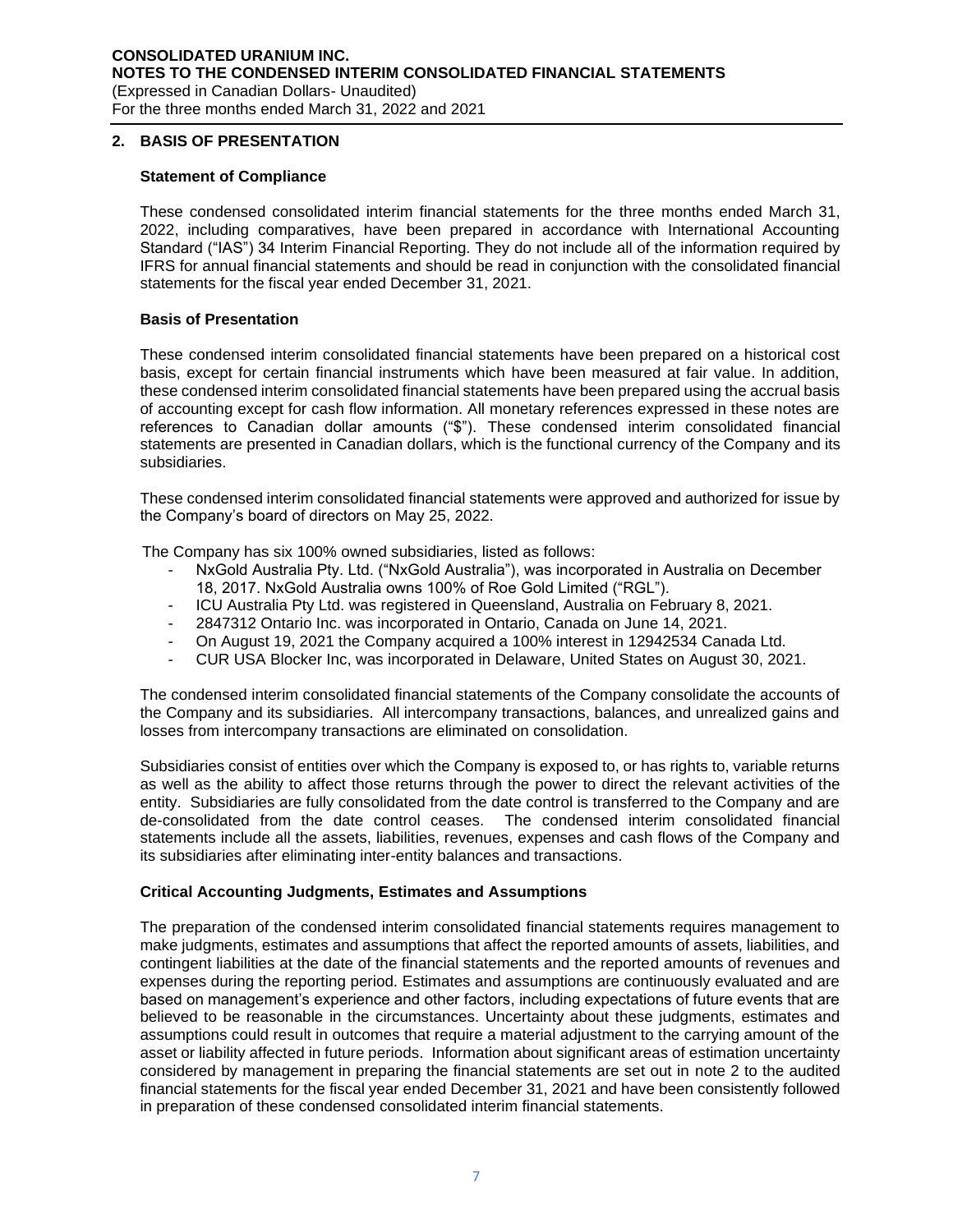## **2. BASIS OF PRESENTATION (continued)**

## **Significant Accounting Policies**

The accounting policies followed by the Company are set out in note 3 to the consolidated financial statements for the fiscal year ended December 31, 2021 and have been consistently followed in preparation of these condensed interim consolidated financial statements.

## **3. MARKETABLE SECURITIES**

Marketable securities consist of 279,791 common shares of NexGen Energy Ltd. ("NexGen"). The carrying value is based on the estimated fair value of NexGen common shares determined using quoted market prices. These shares are classified as FVOCI.

|                        |   | March 31, 2022 | March 31, 2021 |           |
|------------------------|---|----------------|----------------|-----------|
| Opening                |   | 1,550,042      |                | 982,066   |
| Unrealized gain/(loss) |   | 430.878        |                | 567.976   |
| Closing                | S | 1,980,920      |                | 1,550,042 |

## **4. MINERAL PROPERTY ACQUISITION AND EXPLORATION EXPENDITURES**

For the three months ended March 31, 2022 and year ended December 31, 2021, the Company's mineral property acquisition and exploration expenditures were as follows:

|                                         | <b>Energy Fuels</b> |      | Matoush          |    | Mountain<br>Lake | <b>Moran Lake</b> |
|-----------------------------------------|---------------------|------|------------------|----|------------------|-------------------|
| Acquisition cost                        | \$                  | \$   | ۰                | \$ |                  | \$                |
| Exploration and evaluation expenditures | 105.464             |      |                  |    |                  | 3,188             |
| Balance, March 31, 2022                 | \$<br>105.464       | - \$ | ٠                | \$ | ۰                | \$<br>3,188       |
|                                         | Dieter Lake         |      | <b>Australia</b> |    | Argentina        | Total             |
| Acquisition cost                        | \$<br>٠             | \$   | ٠                | \$ | ٠                | \$                |
| Exploration and evaluation expenditures |                     |      | 153.937          |    | 121.387          | 383.976           |
| Balance, March 31, 2022                 | \$<br>۰             | \$   | 153.937          | S  | 121.387          | \$<br>383.976     |

| <b>Energy Fuels</b><br><b>Matoush</b>   |             |              | Mountain<br>Lake       |        |                 | <b>Moran Lake</b> | Laguna<br>Salada |           |       |              |
|-----------------------------------------|-------------|--------------|------------------------|--------|-----------------|-------------------|------------------|-----------|-------|--------------|
| Acquisition cost                        |             | \$42,520,259 | \$10,740,692           |        | 1.811.000<br>\$ |                   | \$               | 999.998   | S     | 1,900,000    |
| Exploration and evaluation expenditures |             | 1,626,672    |                        | 43.907 |                 |                   |                  | 983.385   |       | 311,642      |
| Balance, December 31, 2021              |             | \$44.146.931 | \$10.784.599           |        | 1,811,000<br>\$ |                   | S                | 1.983.383 | S     | 2,211,642    |
|                                         | Dieter Lake |              | <b>Ben Lomond</b><br>& |        | Milo            |                   | Other            |           | Total |              |
|                                         |             |              | Georgetown             |        |                 |                   |                  |           |       |              |
| Acquisition cost                        | \$          | 268,903      | - \$                   | ٠      | \$              | 500,000 \$        |                  | -         |       | \$58,740,852 |
| Exploration and evaluation expenditures |             | ٠            |                        | ٠      |                 | -                 |                  |           |       | 2,965,607    |
| Balance, December 31, 2021              | \$          | 268.903      | -\$                    | ۰      | \$              | 500,000 \$        |                  | ٠         |       | \$61,706,459 |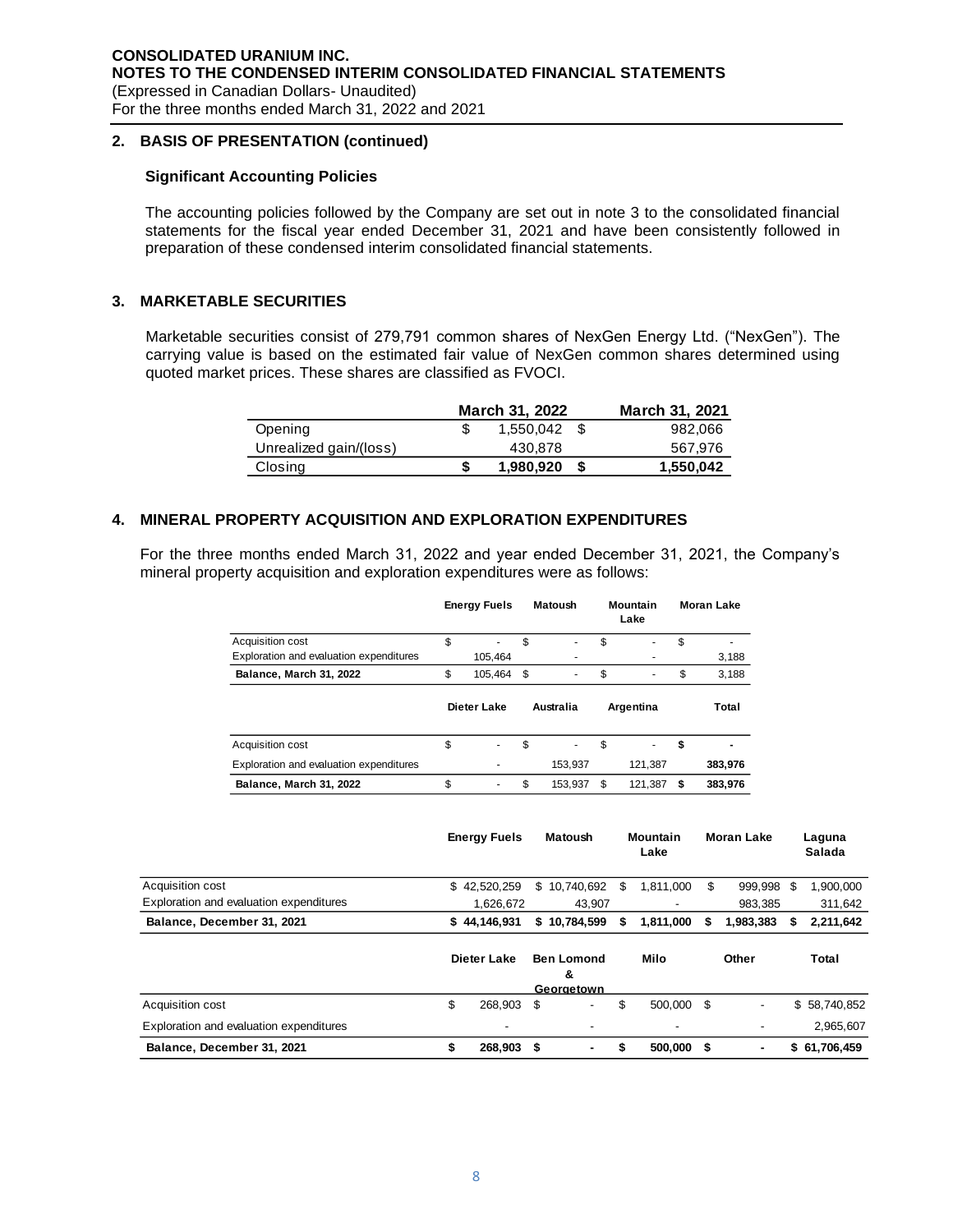## **(a) Acquisition and Strategic Alliance with Energy Fuels**

On October 27, 2021, the Company and Energy Fuels Inc., and arms-length party prior to this transaction ("Energy Fuels"), closed an acquisition (the "EF Transaction"), whereby the Company acquired a portfolio of uranium projects located in Utah and Colorado, United States (the "EF Projects") pursuant to an asset purchase agreement (the "EF Purchase Agreement") among CUR and certain wholly-owned subsidiaries of Energy Fuels (collectively, the "EF Parties"). In connection with the closing of the EF Transaction, the companies have also entered into toll-milling, operating and investor rights agreements with respect to the Projects.

Pursuant to the EF Purchase Agreement, CUR acquired from the EF Parties a 100% interest in the Tony M, Daneros and Rim mines in Utah, as well as the Sage Plain property and eight U.S. Department of Energy Leases in Colorado, for the following consideration:

- the payment of US\$2.0 million in cash at closing;
- the issuance of 11,860,101 CUR common shares ("CUR Shares") at closing, which resulted in Energy Fuels holding 19.9% of the outstanding CUR Shares at that time (see note 8);
- the payment of \$3.0 million in cash on or before the 18-month anniversary of closing of the Transaction (the "First Deferred Payment");
- the payment of an additional \$3.0 million in cash on or before the 36-month anniversary of closing of the Transaction (the "Second Deferred Payment"); and
- the payment of up to \$5.0 million in contingent cash payments tied to achieving commercial production at the Tony M Mine, the Daneros Mine and the Rim Mine.

The EF Purchase Agreement includes provision for the return of the Projects to Energy Fuels in the event that CUR does not make the First Deferred Payment or Second Deferred Payment, as described above.

In relation to the EF Projects, the Company has paid an environmental bond to the U.S. Bureau of Land Management in the amount of \$1,377,517 and has recorded environmental obligations of \$1,300,000. See note 7.

In the event that CUR completed a private placement or prospectus offering for minimum gross proceeds of \$1,000,000 within 36 months, the EF Parties had the right to accelerate (the "Acceleration Right") a portion of the First Deferred Payment and the Second Deferred Payment, as applicable, through the issuance of CUR Shares up to a maximum amount equal to the product of: (A) the gross proceeds of the financing, multiplied by (B) the EF Parties' then current cumulative percentage ownership of CUR Shares on a non-diluted basis prior to completion of the financing. The CUR Shares issued pursuant to the Acceleration Right will be based on the market price of the CUR Shares at the time of issuance.

On November 22, 2021, the Company completed a private placement financing that triggered the Acceleration Right, and the Company issued 1,875,085 common shares to the EF Parties at a fair value of \$4,968,975 based on the unit price of the private placement financing. The share issuance fully satisfies the First Deferred Payment and partially satisfies the Second Deferred Payment. See Note 8.

Pursuant to a financial advisory agreement related to the EF Transaction, the Company paid an advisory fee comprised of \$450,624 in cash and 83,786 common shares at a value of \$2.90 per share based on the quoted market price of the Company's shares acquired at the transaction date.

## **(b) Matoush Uranium Project**

On August 19, 2021, the Company completed the acquisition of a 100% undivided interest in the Matoush uranium project, located in the province of Québec, Canada. The project is subject to a 1.5% net smelter returns royalty from the sale of the mineral products extracted or derived.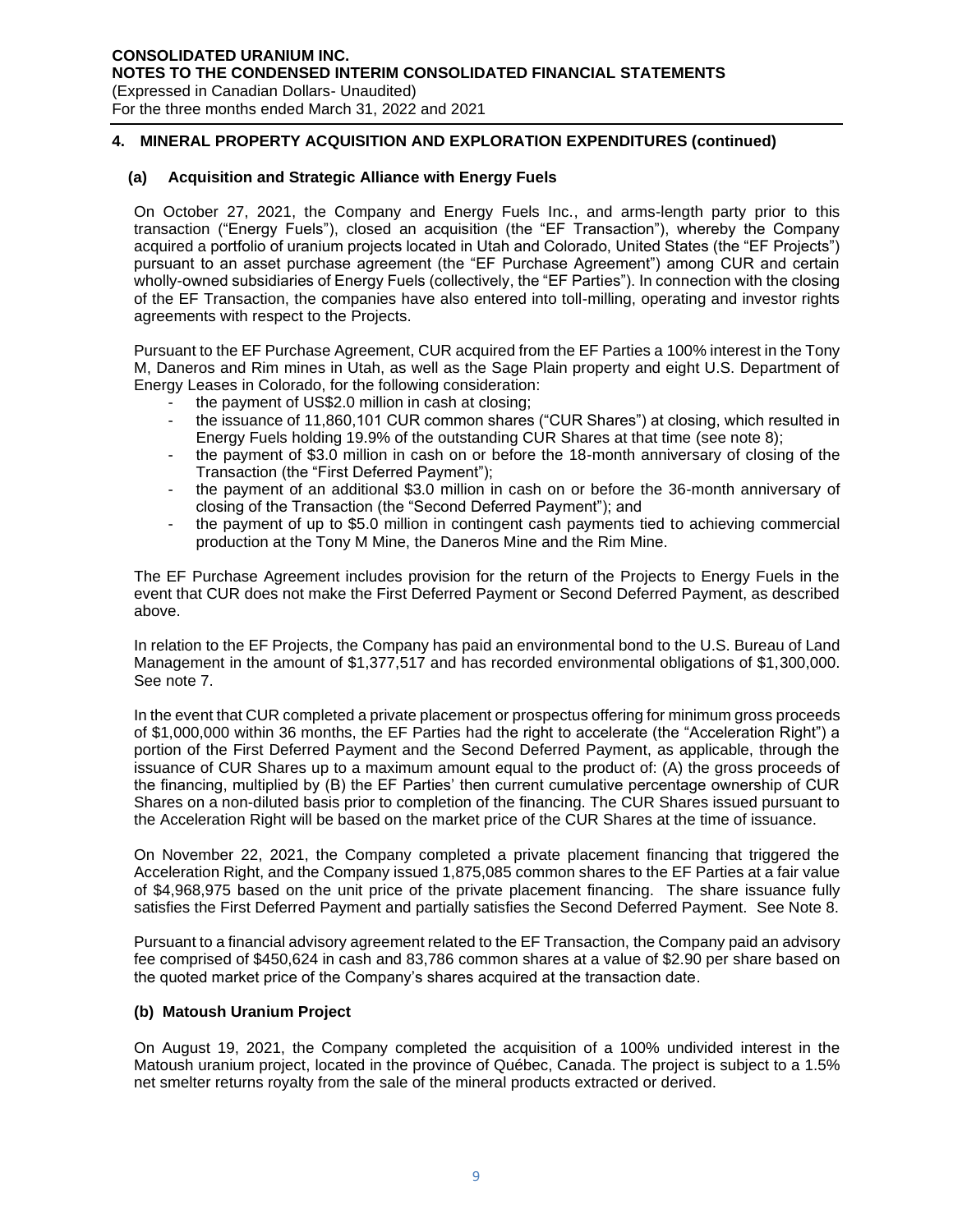## **(b) Matoush Uranium Project (continued)**

Upon closing, the Company issued 2,000,000 common shares of the Company, having a value of \$3,480,000, and made a cash payment of \$3,500,000. The value of share consideration was priced at \$1.74 per share, based on the quoted market price of the Company's shares acquired at the transaction date.

On February 18, 2022, the Company issued an additional 821,976 common shares, with a deemed value of \$2,000,000, and \$1,500,000 in cash to satisfy the terms of the acquisition.

## **(c) Laguna Salada Uranium and Vanadium Project**

In December 2020, the Company entered into an option agreement with U3O8 Corp. ("U3O8") to acquire a 100% interest in the Laguna Salada uranium and vanadium project in Chabut Province, Argentina. The acquisition was completed on December 21, 2021.

On June 11, 2021, the Company paid consideration of \$148,085 satisfied by the issuance of 56,306 common shares and a cash payment of \$225,000. The shares issued reflected a market price of \$2.63 based on the quoted price of the Company's shares acquired at the transaction date.

At that time, the Company provided notice to U3O8 of its exercise of the option to acquire the property, for consideration of \$1,756,755 to be satisfied by the issuance of 675,675 common shares, at a price of \$2.60 per share based on the quoted market price of the Company's shares at the transaction date. The Company is also required to reimburse U3O8 for certain expenditures incurred during the option period.

As a result of the exercise, U3O8 was entitled to receive the following contingent payments upon the attainment of certain milestones:

| Uranium Spot<br>Price (USD) | Vendor Payment<br>(CDN in Cash or Shares) |           |  |  |  |  |
|-----------------------------|-------------------------------------------|-----------|--|--|--|--|
| \$ 50                       | S                                         | 505,000   |  |  |  |  |
| \$75                        | S.                                        | 758,000   |  |  |  |  |
| \$100                       |                                           | 1,010,000 |  |  |  |  |

Subsequent to March 31, 2022, the Company satisfied its obligation in relation to the contingent payments. See note 16.

## **(d) Moran Lake Uranium and Vanadium Project**

In November 2020, the Company entered into an option agreement with a private, arm's length party to acquire a 100%, undivided interest, in the Moran Lake Project uranium project in the Central Mineral Belt of Labrador, Canada.

On November 30, 2021, the Company delivered consideration of \$150,000, satisfied through the issuance of 253,568 common shares and made a cash payment in the amount of \$150,000 to the optionor. The market price of the shares was \$0.59, reflecting the 5-day volume weighted average price ("VWAP") of the Company's common shares.

In connection with the spin-out of transaction of Labrador Uranium Inc. ("LUR") (see Note 14), the Company provided notice to exercise its option pursuant to the Option Agreement to acquire the Moran Lake project for consideration of \$1,000,000 with \$500,000 to be satisfied through the issuance of 191,570 common shares of CUR at a valuation of \$524,902, based on the quoted market price of the Company's shares acquired at the transaction date, and \$500,000 in cash. The 191,570 shares were issued on October 27, 2021.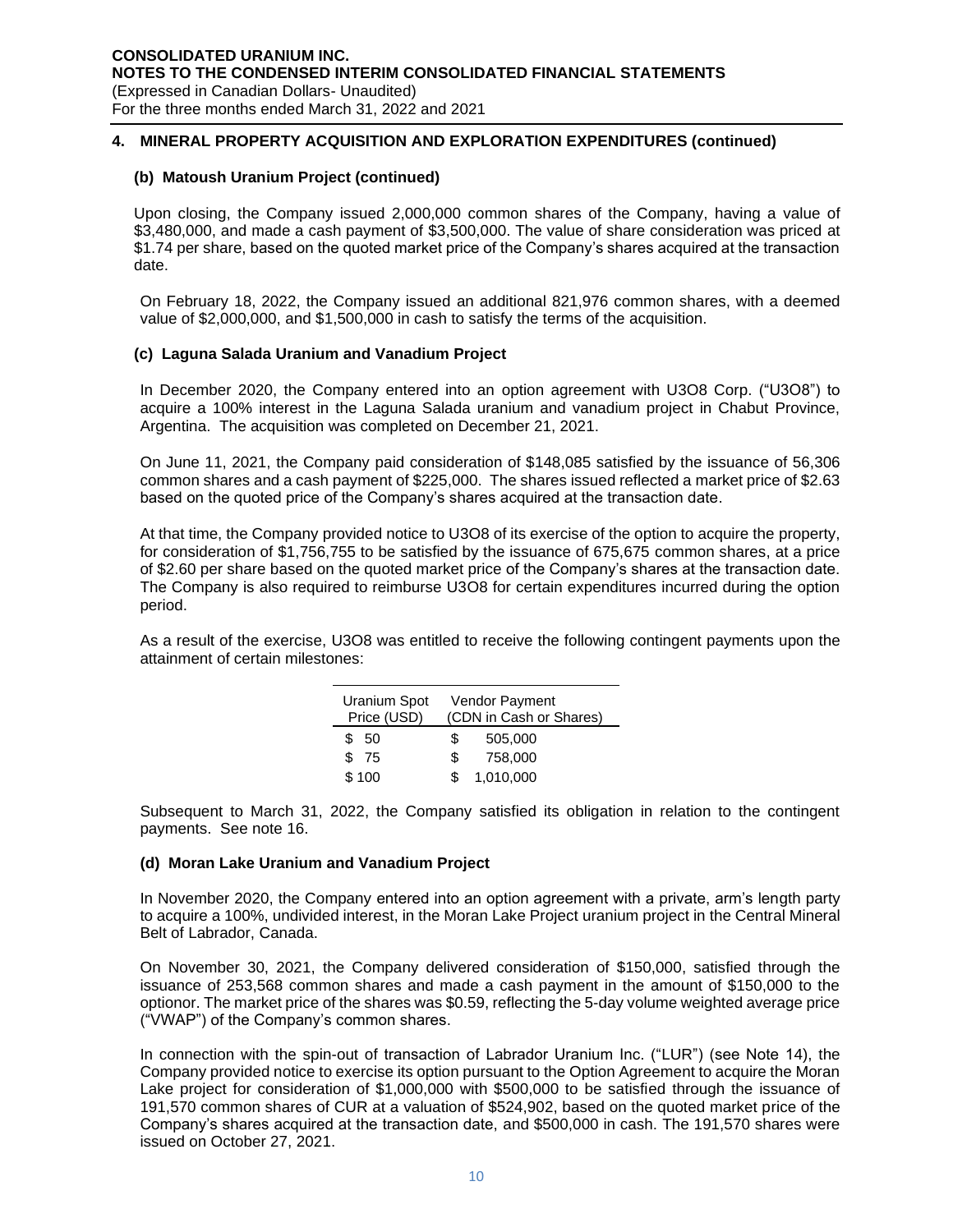## **(d) Moran Lake Uranium and Vanadium Project (continued)**

Pursuant to a plan of arrangement (the "Arrangement"), the Company transferred ownership of the Moran Lake Project to LUR in exchange for 16,000,000 common shares of LUR (the "LUR Shares").

The Company distributed the 16,000,000 LUR Shares it received under the Arrangement to the Company's shareholders of record on February 14, 2022. Each shareholder received 0.214778 of an LUR Share for each common share of the Company held.

On February 22, 2022, after receiving shareholder approval, the Company completed its spin-out transaction of Labrador Uranium, Inc. and all related acquisitions and financings. See note 14.

## **(e) Dieter Lake Uranium Project**

On February 3, 2021, the Company announced its acquisition of Dieter Lake uranium deposit in Québec, Canada.

## **(f) Ben Lomond and Georgetown Uranium Projects**

In June 2020, the Company entered into an option agreement with Mega Uranium Ltd. ("Mega") to acquire a 100% interest in the Ben Lomond and Georgetown (Maureen) uranium projects in Australia.

Pursuant to the option agreement, the Company issued 900,000 common shares and 900,000 common share purchase warrants to Mega, with each warrant entitling the holder to acquire a common share at an exercisable price of \$0.30 per common share for a period of 24 months from the date of issuance, and \$180,000 in cash.

The option on the Ben Lomond property is exercisable, at the Company's election, on or before the second anniversary of entering into the agreement, for additional consideration of \$2,500,000, payable in cash or shares of the Company. The Company is also required to reimburse Mega for certain expenditures incurred during the option period.

Subject to the exercise of the Ben Lomond option, Mega has the right, for a period of 120 days from the exercise of the Ben Lomond option, to sell the Georgetown project to the Company for additional consideration of \$500,000, payable in cash or shares of the Company. The transfer of the projects to the Company has received FIRB approval in Australia. Upon completion of the acquisition of the projects, the Company has an obligation to make contingent payments, in cash or shares, tied to the future spot price of uranium as follows:

| Uranium Spot<br>Price (USD) | Ben Lomond<br>Payments (CDN) |    | Georgetown<br>Payments (CDN) |
|-----------------------------|------------------------------|----|------------------------------|
| \$ 50                       | 535.000                      | S  | 315,000                      |
| \$75                        | 800,000                      | \$ | 475,000                      |
| \$100                       | \$1,050,000                  | S  | 635,000                      |

The Ben Lomond Property is subject to the following royalties:

- a royalty equal to AUD\$0.50 per pound  $U_3O_8$  recoverable from any feasibility study completed with respect to the Ben Lomond Property on or prior to the date that is 30 days after the mill operates at 90% planned capacity; or
- after the mill operates at 90% capacity, a 1 % net smelter return royalty on all marketable minerals produced from the mineral claims that comprise the Ben Lomond property; and a 1 % net smelter returns royalty on all marketable minerals produced from the mineral claims that comprise the Ben Lomond Property.

The Georgetown Property is subject to a 0.75% net smelter returns royalty with respect to uranium, molybdenum and fluorite produced from the mineral claims that comprise the Georgetown Property;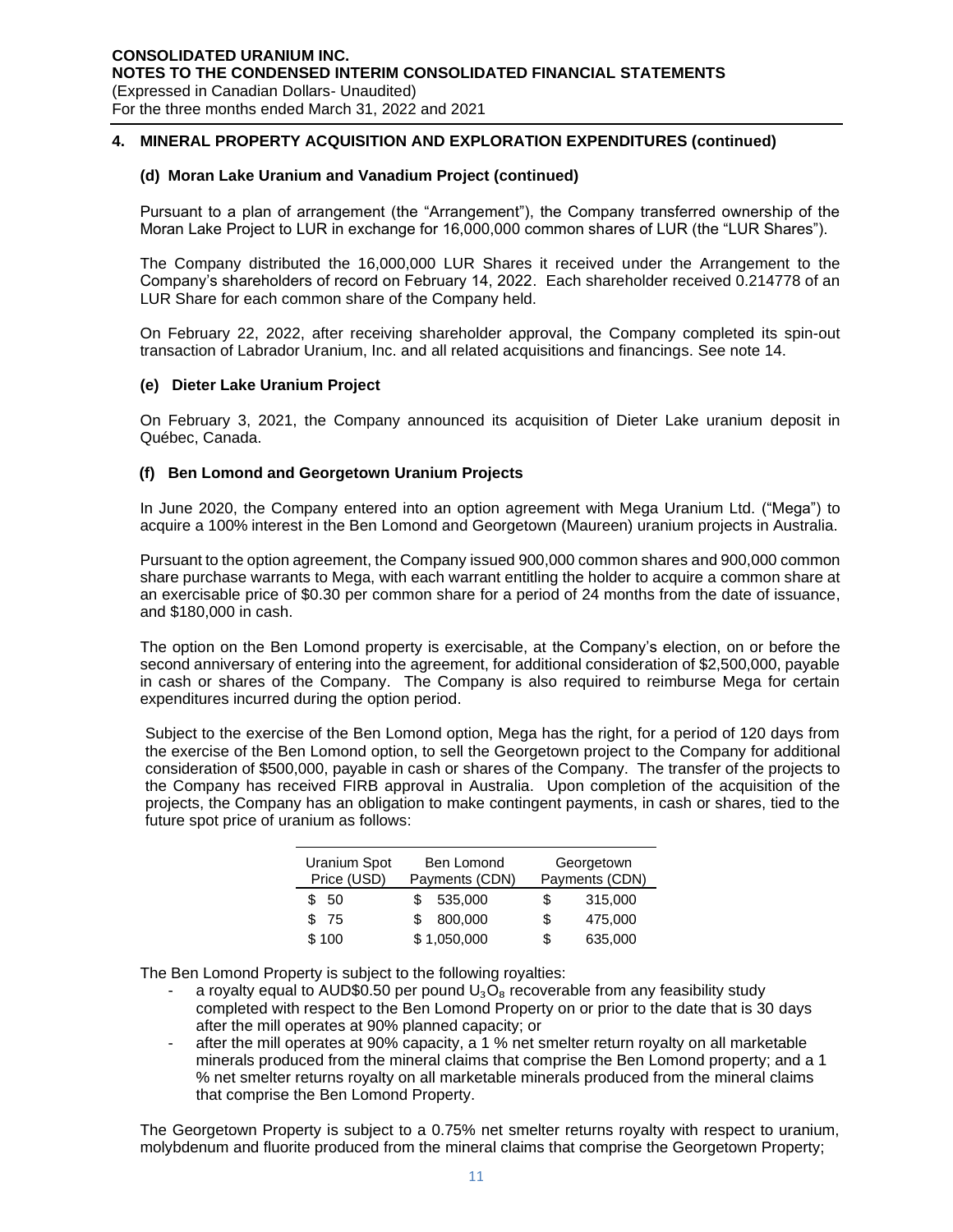## **(g) Mountain Lake Uranium Project**

On July 16, 2020, the Company entered into on option agreement with IsoEnergy Ltd. (TSXV: ISO) ("IsoEnergy") and received shareholder and TSXV conditional approval on August 4, 2021.

Pursuant to the option agreement, the Company has a right to acquire a 100% interest in the Mountain Lake uranium project in Nunavut, Canada.

Under the terms of the option agreement, the Company paid initial consideration to IsoEnergy of 900,000 common shares and a cash payment of \$20,000 on August 10, 2021. The share consideration is valued at a market price of \$1.91 per share, based on the quoted market price of the Company's shares acquired at the transaction date.

The option is exercisable at the Company's election on or before the second anniversary of the effective date, upon payment of \$1,000,000 payable in cash or shares at a price per share equal to the five-day VWAP of CUR shares up to the second last trading day prior to the exercise date of the option and reimbursement of certain expenditures incurred by IsoEnergy on the project. The Company is also required to reimburse IsoEnergy for certain expenditures incurred during the option period.

If the Company elects to exercise its option acquire the project, IsoEnergy will also be entitled to receive the following contingent payments, payable in cash or shares, at the Company's election:

| Uranium           | Vendor Payment  |         |  |  |  |  |
|-------------------|-----------------|---------|--|--|--|--|
| <b>Spot Price</b> | (CDN in Cash or |         |  |  |  |  |
| (USD)             |                 | Shares) |  |  |  |  |
| \$<br>50          | \$              | 410,000 |  |  |  |  |
| 75<br>\$          | \$              | 615,000 |  |  |  |  |
| \$100             | \$              | 820.000 |  |  |  |  |
|                   |                 |         |  |  |  |  |

The Company's obligation to make the contingent payments will expire 10 years following the date the option is exercised. In the event that the first contingency payment has been paid by the Company upon the uranium spot price reaching USD\$50, IsoEnergy will have the one-time option to elect to receive \$205,000 in lieu of, and not in addition to, each of the second and the third contingent payments for a total aggregate amount of \$410,000. If elected by IsoEnergy, such \$410,000 will be payable at the Company's option in cash or shares.

## **(h) Milo Project**

On November 10, 2021, the Company announced that it had signed a definitive sale and purchase agreement with Isa Brightlands Pty Ltd (the "Vendor"), a wholly owned subsidiary of GBM Resources ("GBM"), to acquire a 100% interest in the Milo Uranium, Copper, Gold, Rare Earth Project (the "Milo Project"). The Milo Project consists of EPM (Exploration Permit – Minerals) rights located in Northwestern Queensland.

Pursuant to the Agreement, CUR will acquire a 100% interest in the Project from the Vendor for the following consideration:

- The payment of \$500,000 in cash
- The issuance of 750,000 common shares of the Company at a price per share of \$2.85, based on the 7-day volume-weight average price of the Company's common shares on the TSXV up to the date immediately prior to signing of the Agreement. The shares were issued subsequent to December 31, 2021. See note 17.

Subsequent to March 31, 2022, the Company completed the acquisition of the Milo project. See note 16.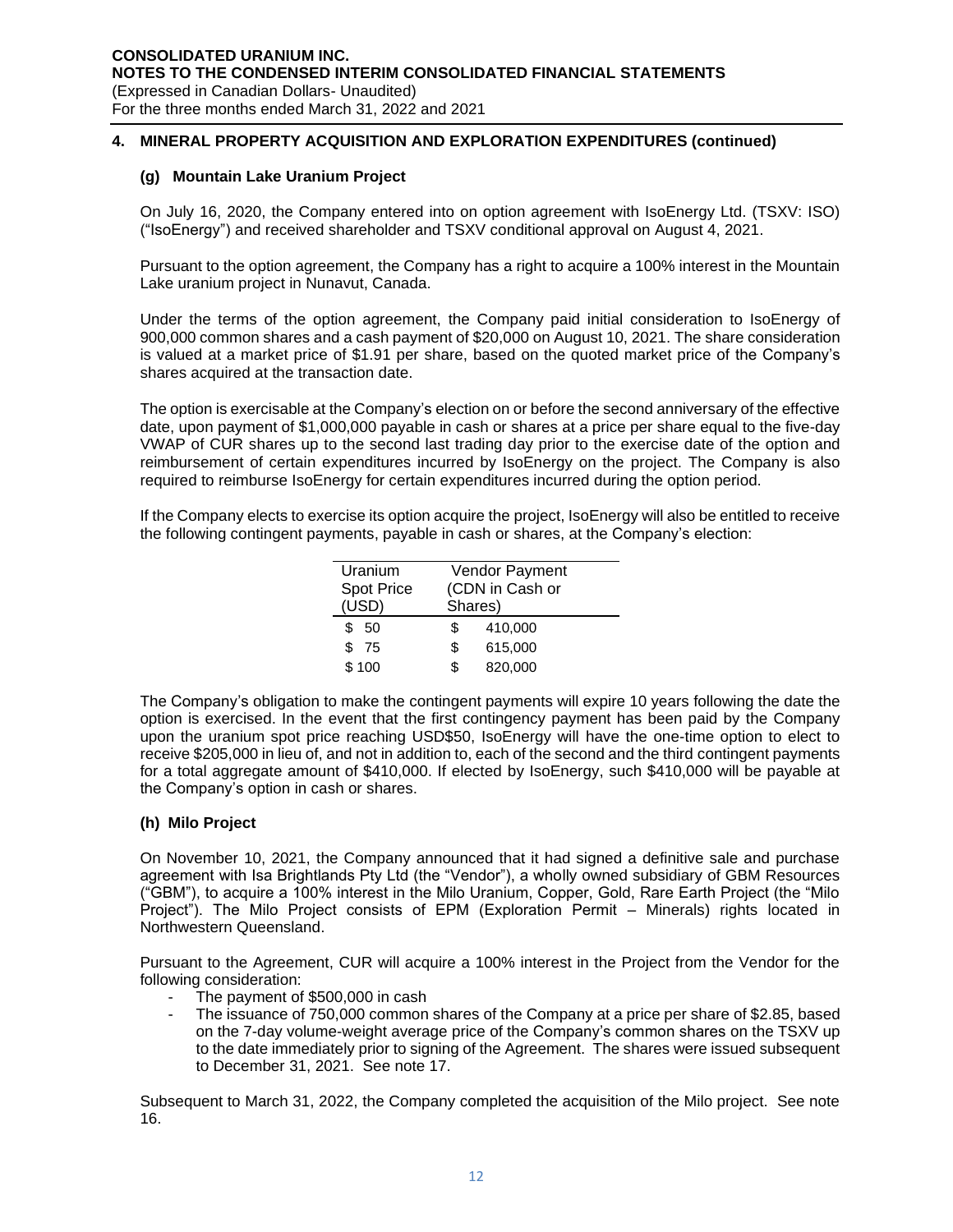## **5. PROPERTY AND EQUIPMENT AND LEASE LIABILITY**

For the three months ended March 31, 2022 and year ended December 31, 2021, the Company's property and equipment comprised:

|                                 | Right-of-use asset | <b>Vehicles</b> |      | Total   |
|---------------------------------|--------------------|-----------------|------|---------|
| Cost                            |                    |                 |      |         |
| Balance, December 31, 2021      | \$<br>109.444      | \$              | - \$ | 109.444 |
| Balance, March 31, 2022         | 109,444            | 77,387          |      | 186,831 |
| <b>Accumulated depreciation</b> |                    |                 |      |         |
| Balance, December 31, 2021      | 33.308             |                 |      | 33,308  |
| Depreciation                    | 14.276             |                 |      | 14,276  |
| Balance, March 31, 2022         | 47,584             |                 |      | 47,584  |
| Net book value:                 |                    |                 |      |         |
| Balance, December 31, 2021      | 76,136             |                 |      | 76,136  |
| Balance, March 31, 2022         | \$<br>61,860       | \$<br>77,387    | \$   | 139,247 |

|                           | March 31, 2022  | December 31, 2021 |  |
|---------------------------|-----------------|-------------------|--|
| Opening                   | \$<br>77,247 \$ | 65,943            |  |
| Lease modification        |                 | 54,722            |  |
| Interest expense          | 907             | 4,081             |  |
| Payments                  | (15,000)        | (47, 500)         |  |
| <b>Ending</b>             | \$<br>63,154    | 77,247<br>- \$    |  |
| Less current portion      | (60,000)        | (60,000)          |  |
| Long-term lease liability | \$<br>3,154     | 17,247<br>- \$    |  |

On April 1, 2020, the Company entered a lease paying \$2,500 per month until April 30, 2023. The discount rate applied to the lease was 5%. As of April 1, 2020 the Company recognized a right-of-use asset and a lease liability of \$85,558 in respect of this lease.

On June 1, 2021, the Company amended the lease payments to \$5,000 per month over the same term. A discount rate of 5% has been applied to the increased value. Given the lease modification, on June 1, 2021 the Company recognized a modification to the right-of-use asset and lease liability.

Minimum lease payments are:

| 2022 | \$60,000 |
|------|----------|
| 2023 | \$20,000 |

## **6. ACCOUNTS PAYABLE AND ACCRUED LIABILITIES**

|                            | March 31,       | December 31, |
|----------------------------|-----------------|--------------|
|                            | 2022            | 2021         |
|                            | \$              | S            |
| Trade payables             | \$<br>400,158   | 505,591      |
| <b>Accrued liabilities</b> | 331,090         | 817,217      |
| Deferred property payments | 769,806         | 4,248,592    |
|                            | \$<br>1,501,054 | 5,571,400    |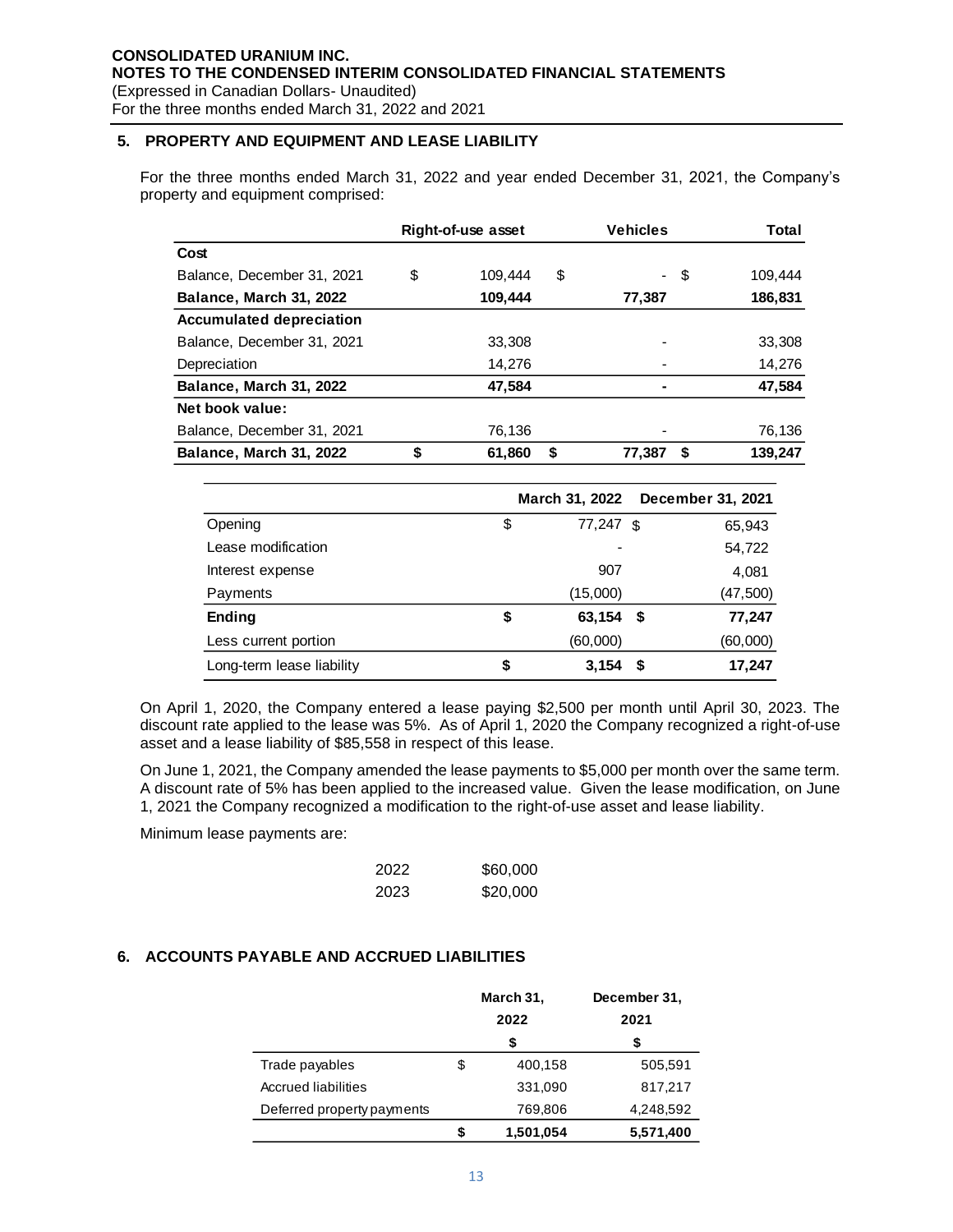**7. ASSET RETIREMENT OBLIGATION ("ARO")**

A provision for environmental rehabilitation was recognized on the acquisition of the Energy Fuels mineral properties area (see note 4) in the amount of \$1,300,000 and the amount required to be held on deposit with the Utah Division of Oil, Gas and Mining and the U.S. Bureau of Land Management in the amount of \$1,377,517. The provision is estimated based on management's estimates of projected reclamation costs and the timing of such reclamation activities.

## **8. SHARE CAPITAL**

The Company's authorized share capital is an unlimited number of common shares without par value.

|                                                        | Number of shares |             |
|--------------------------------------------------------|------------------|-------------|
|                                                        | outstanding      | Amount (\$) |
| Balance, December 31, 2020                             | 29,426,842       | 24,374,002  |
| Private placements, net of issuance costs (iii, iv, v) | 19.447.938       | 29,165,931  |
| Shares issued in acquisitions (vii, viii, ix, x, xi)   | 15,683,652       | 42,616,040  |
| Shares issued for services (viii)                      | 83,786           | 242,979     |
| Warrant exercises (xii)                                | 6,605,988        | 7,009,500   |
| Option exercises (xii)                                 | 756,667          | 1,552,434   |
| Share-based compensation (xiii, xiv)                   | 31,954           | 71,670      |
| Balance, December 31, 2021                             | 72,036,827       | 105,032,556 |
| Shares issued in acquisitions (i)                      | 821,976          | 2,000,000   |
| Warrant exercises (ii)                                 | 2,568,125        | 1,082,027   |
| Option exercises (ii)                                  | 50,000           | 46,255      |
| <b>Balance, March 31, 2022</b>                         | 75,476,928       | 108,160,838 |

## **(a) Common Shares**

During the three months ended March 31, 2022 and year ended December 31, 2021 the Company issued the following common shares:

- i. On February 18, 2022, the Company issued 821,976 common shares to complete its Matoush acquisition. See note 6(b).
- ii. During the three months ended March 31, 2022, 2,568,125 of the Company's warrants and 50,000 of the Company's options were exercised, generating net proceeds of \$411,490.

During the year ended December 31, 2021, the Company issued the following common shares:

iii. On November 22, 2021, the Company closed a private placement financing consisting of an aggregate of 7,547,453 units of the Company at a price of \$2.65 per unit for aggregate gross proceeds of \$20,000,750. Each unit is comprised of one common share of the Company and one half of one common share purchase warrant of the Company. Each whole warrant is exercisable to acquire one common share of the Company at a price of \$4.00 at any time on or before November 22, 2023. The valuation of the warrants was estimated in the amount of \$3,803,000 using the Black-Scholes model. Assumptions used in this valuation are outlined in note 8(a)(iv) below.

Cash commissions in connection with the offering were \$1,200,045, and the Company issued 452,847 warrants to the underwriters of the offering. Each broker warrant is exercisable to acquire one common share of the Company at a price of \$2.65 at any time on or before November 22, 2023. Broker warrants have been accounted for using the Black-Scholes model. The value assigned to the broker warrants is \$540,712, reflecting a fair value per warrant of \$1.19. Assumptions in this valuation are outlined in note 8(a)(iv) below. In connection with the private placements, the Company incurred additional financing costs of \$177,350.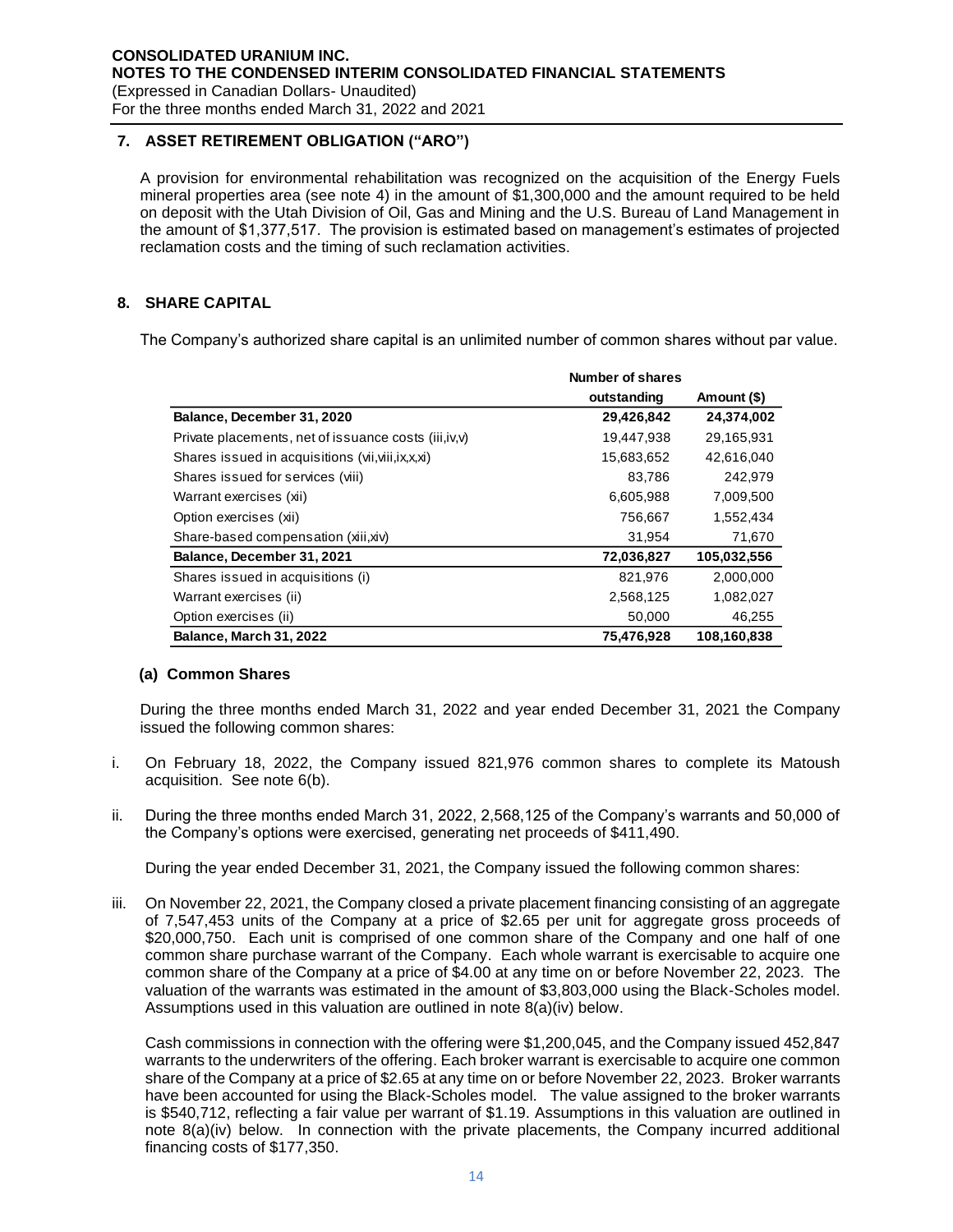## **(a) Common Shares (continued)**

In addition, in satisfaction of \$4,968,975 of the deferred cash payments that the Company owes to certain wholly owned subsidiaries of Energy Fuels Inc. ("EFR") pursuant to the asset purchase agreement announced on July 15, 2021 that closed on October 27, 2021, the Company issued to EFR 1,875,085 Units of the Company, consisting of 1,875,085 common shares of the Company and 937,542 warrants. The valuation of the warrants was estimated in the amount of \$945,000 using the Black-Scholes model. Assumptions used in this valuation are outlined in note 8(a)(iv) below. All securities issued in connection with the offering and to EFR were subject to a statutory hold period under Canadian securities legislation ending on March 23, 2022.

iv. On June 3, 2021, the Company closed a private placement financing consisting of an aggregate of 5,400,000 units of the Company at a price of \$1.80 per unit for aggregate gross proceeds of \$9,000,720. Each unit consists of one common share of the Company and one-half of one common share purchase warrant. Each whole warrant is exercisable to acquire one common share at a price per share of \$2.60 until June 3, 2023. The valuation of the warrants was estimated in the amount of \$1,647,000 using the Black-Scholes model. Assumptions used in this valuation are outlined in note 8(a)(iv) below. Management and directors subscribed to 78,334 units of the offering for proceeds of \$141,001.

Cash commissions in connection with the offering were \$540,043, and the Company issued 300,024 warrants to the underwriters of the offering. Each broker warrant is exercisable to acquire one common share of the Company at a price of \$1.80 at any time on or before June 3, 2023.

Broker warrants have been accounted for using the Black-Scholes model. The value assigned to the broker warrants is \$172,405, reflecting a fair value per warrant of \$1.31. Assumptions in this valuation are outlined in note 8(a)(iv) below. In connection with the private placements, the Company incurred additional financing costs of \$138,462.

v. On March 4, 2021, the Company closed a private placement financing consisting of an aggregate of 5,025,000 units of the Company at a price of \$1.20 per unit for aggregate gross proceeds of \$6,030,000. Each unit consists of one common share of the Company and one-half of one common share purchase warrant. Each whole warrant is exercisable to acquire one common share at a price of \$1.80 per share until March 4, 2024. The valuation of the warrants was estimated in the amount of \$1,242,000 using the Black-Scholes model. Assumptions used in this valuation are outlined in note 8(a)(iv) below. Management and directors subscribed to 40,000 units of the offering for proceeds of \$48,000.

Cash commissions in connection with the offering were \$422,100, and the Company issued 351,750 warrants to the underwriters of the offering. Each broker warrant is exercisable to acquire one common share of the Company at a price of \$1.20 at any time on or before March 4, 2023.

Broker warrants have been accounted for using the Black-Scholes model. The value assigned to the broker warrants is \$202,115, reflecting a fair value per warrant of \$1.13. Assumptions in this valuation are outlined in note 8(a)(iv) below. In connection with the private placement, the Company incurred additional financing costs of \$169,032.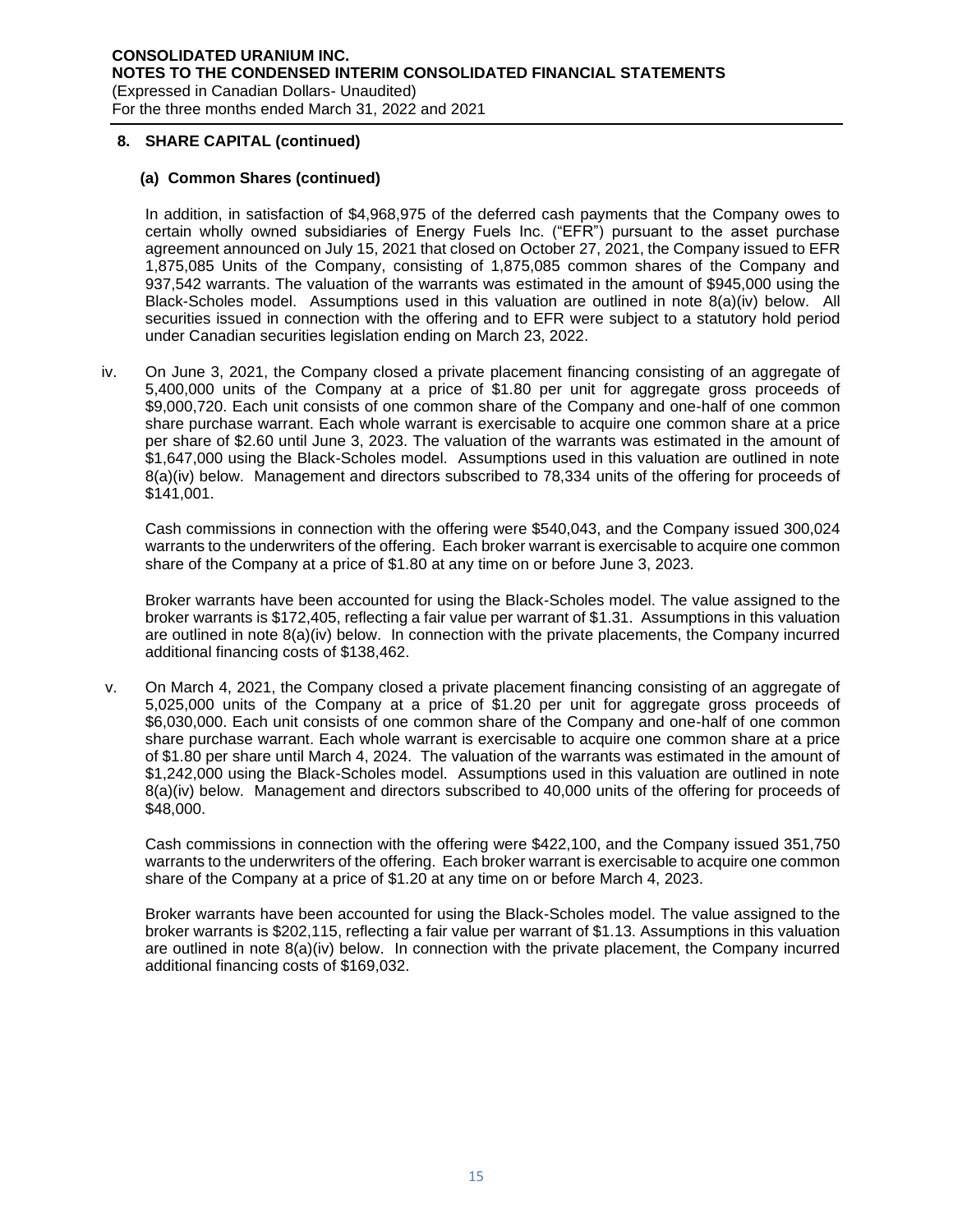## **a) Common Shares (continued)**

vi. Assumptions applied in the Black-Scholes valuation for warrants are outlined below.

|                                 | note $8(a)(i)$<br>22-Nov-21 |     | note $8(a)(ii)$<br>03-Jun-21 |   | note $8(a)(iii)$<br>04-Mar-21 |
|---------------------------------|-----------------------------|-----|------------------------------|---|-------------------------------|
|                                 |                             |     |                              |   |                               |
| Expected stock price volatility | 118%                        |     | 105-110%                     |   | 105-110%                      |
| Expected life of warrants       | 2 years                     |     | 2-3 years                    |   | 2-3 years                     |
| Risk-free interest rate         | 1.04%                       |     | 1.25%                        |   | 1.25%                         |
| Expected dividend yield         | $0\%$                       |     | $0\%$                        |   | 0%                            |
| Stock price                     | \$<br>2.15                  | \$. | 0.95                         | S | 0.95                          |
| Exercise price                  | \$2.65-\$4.00               |     | \$1.80-\$2.60                |   | \$1.20-\$1.80                 |

- vii. On October 27, 2021, the Company issued 191,570 shares at a value of \$2.74 per share based on the quoted market price of the Company's shares acquired at the transaction date for the acquisition of the Moran Lake project. See note 6(d). **(a) )**
- viii. On October 27, 2021, the Company issued 11,860,101 shares for the acquisition of the Energy Fuels asset portfolio at a valuation of \$34,987,298 based on the quoted market price of the Company's shares acquired at the transaction date. An additional 1,875,085 shares were issued through the Company's private placement on November 22, 2021 upon the exercise of Energy Fuels' acceleration right. See Note 6(a). In addition, 83,786 common shares were issued in settlement of financial advisory fees related to the transaction.
- ix. On August 19, 2021, the Company issued 2,000,000 shares for its Matoush acquisition, see note 6(b).
- x. On August 10, 2021, the Company paid consideration of \$1,791,000 pursuant to its Mountain Lake property option agreement through the issuance of 900,000 common shares. See note 6(g).
- xi. On June 11, 2021, the Company paid consideration of \$125,000 pursuant to its Laguna Salada property option agreement by the issuance of 56,306 common shares. On December 21, 2021, an additional \$1,500,000 payment was satisfied through the issuance of an additional 675,675 common shares. See note 6(c).
- xii. During the year ended December 31, 2021, 6,605,988 of the Company's warrants and 756,667 of the Company's stock options were exercised, generating proceeds of \$6,308,661.
- xiii. On April 9, 2021, the Company cancelled 6,046 restricted stock units ("RSUs") and reissued 15,000 RSUs, pursuant with the RSU grant of December 30, 2020.
- xiv. On December 9, 2021, the Company issued 23,000 common shares in relation to the Company's RSU grant of December 1, 2021.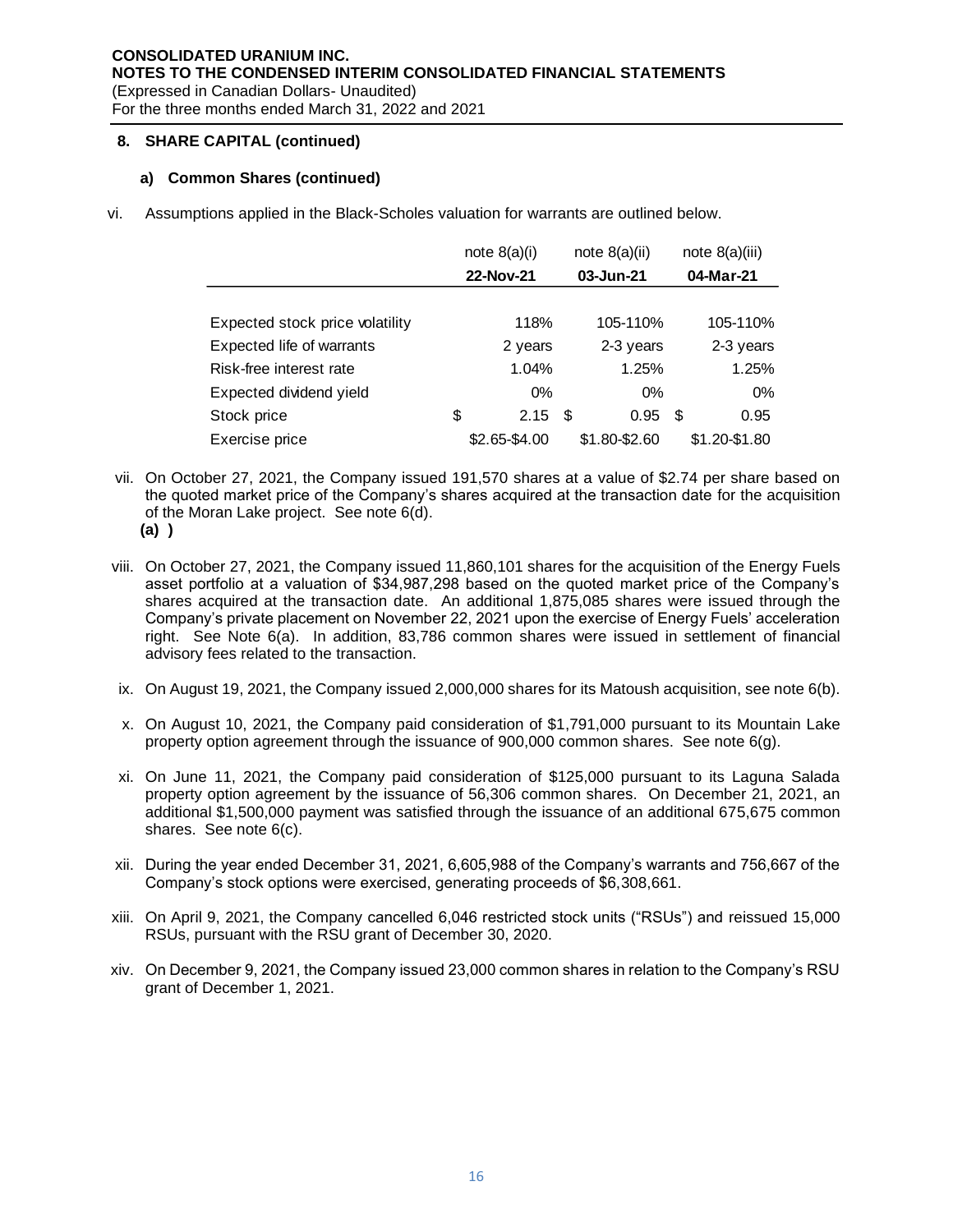## **(b) Warrants**

Below is a summary of changes to warrants for the three months ended March 31, 2022 and year ended December 31, 2021:

|                                |             | Weighted       |      |
|--------------------------------|-------------|----------------|------|
|                                | Number of   | average        |      |
|                                | warrants    | exercise price |      |
| Balance, December 31, 2020     | 15,135,942  | - \$           | 1.01 |
| Granted                        | 10,828,589  |                | 2.98 |
| Exercised                      | (6,605,989) |                | 0.83 |
| Expired                        | (2,372,514) |                | 2.70 |
| Balance, December 31, 2021     | 16,986,028  | - \$           | 2.10 |
| Exercised                      | (2,563,625) |                | 0.32 |
| Adjustment                     | 865.344     |                |      |
| <b>Balance, March 31, 2022</b> | 15.287.747  | - \$           | 2.28 |

The Company received \$5,452,561 in proceeds from the exercise of warrants in the year ended December 31, 2021 (December 31, 2020: 1,470,000 warrants for proceeds of \$550,000). The weighted average exercise price of these warrants was \$0.83 per share (December 31, 2020: \$0.38 per share).

On June 16, 2021, 2,372,514 warrants expired, having a weighted average exercise price of \$2.70.

In relation to the Company's spinout transaction (see note 14), the number of warrants outstanding were adjusted on a pro rata basis. The fair value of the warrants was unchanged.

As at December 31, 2021 the Company had the following warrants outstanding:

| Expiry date             |    | Exercise | Number of  | Remaining life at |  |  |
|-------------------------|----|----------|------------|-------------------|--|--|
|                         |    | price    | warrants   | Dec. 31, 2021     |  |  |
| 17-Jun-22               | \$ | 0.28     | 60,420     | $0.2$ years       |  |  |
| 17-Jun-22               | \$ | 0.28     | 58,830     | 0.2 years         |  |  |
| 01-Oct-23               | \$ | 0.71     | 2,053,220  | 1.5 years         |  |  |
| 01-Oct-23               | \$ | 0.47     | 340,504    | 1.5 years         |  |  |
| 30-Dec-23               | \$ | 1.13     | 1,696,596  | 1.8 years         |  |  |
| 30-Dec-23               | \$ | 0.75     | 170,263    | 1.8 years         |  |  |
| 04-Mar-24               | \$ | 1.70     | 2,391,795  | 1.9 years         |  |  |
| 04-Mar-24               | \$ | 1.70     | 269,862    | 1.9 years         |  |  |
| 03-Jun-23               | \$ | 2.45     | 2,454,271  | 1.2 years         |  |  |
| 03-Jun-23               | \$ | 1.70     | 318,025    | 1.2 years         |  |  |
| 22-Nov-23               | \$ | 3.77     | 4,993,944  | 1.6 years         |  |  |
| 22-Nov-23               | \$ | 2.50     | 480,018    | 1.6 years         |  |  |
| Balance, March 31, 2022 | \$ | 2.28     | 15,287,747 | 1.59 years        |  |  |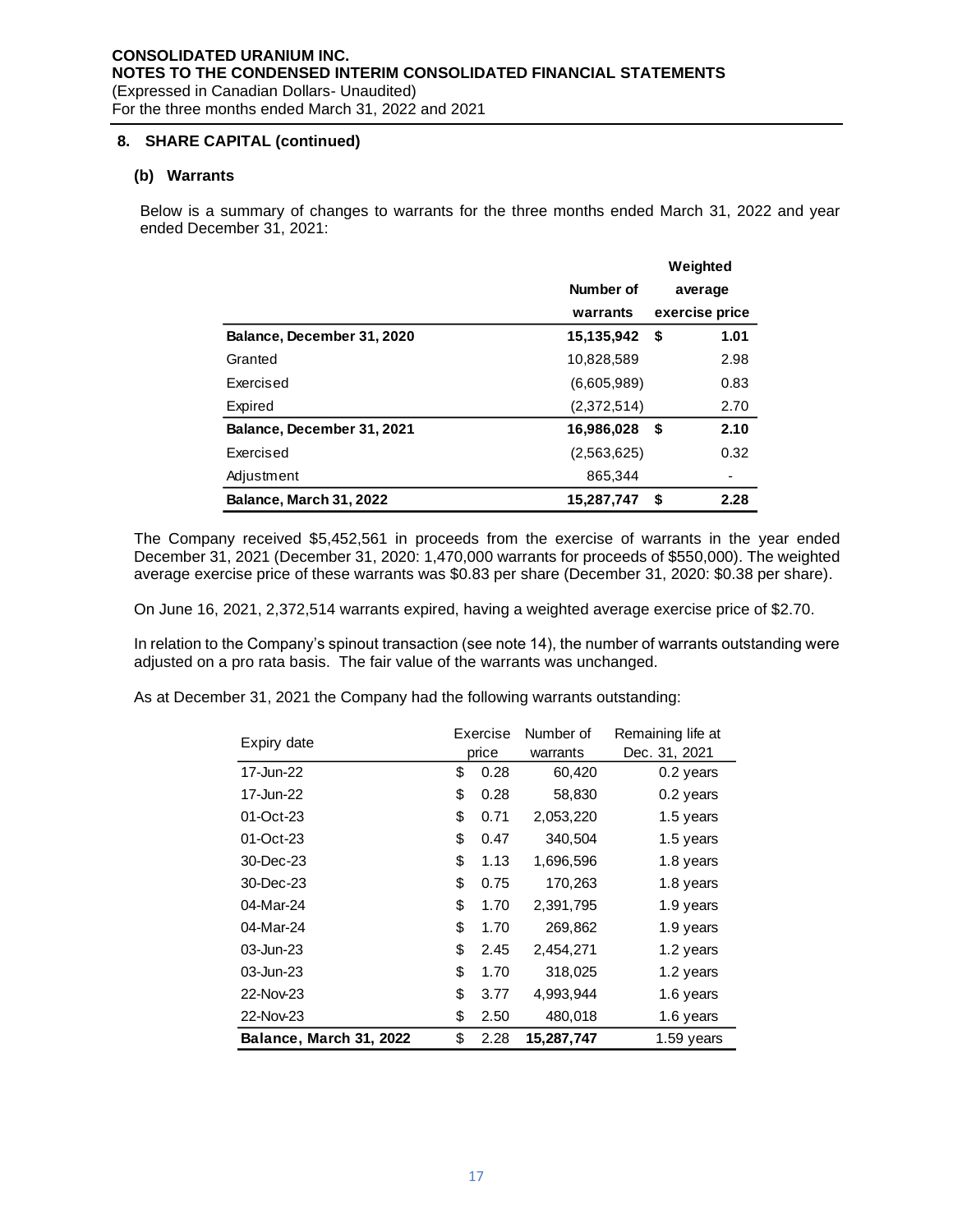## **(c) Stock Options**

Pursuant to the Company's stock option plan, directors may, from time to time, authorize the issuance of options to directors, officers, employees and consultants of the Company, entitling them to acquire up to 10% of the issued and outstanding common shares of the Company. The options can be granted for a maximum term of 10 years and are subject to vesting provisions as determined by the Board of Directors of the Company.

Stock option activity for the three months ended March 31, 2022 and year ended December 31, 2021 is summarized as follows:

|                                |            | Weighted       |                          |
|--------------------------------|------------|----------------|--------------------------|
|                                | Number of  | average        |                          |
|                                | options    | exercise price |                          |
| Balance, December 31, 2020     | 2,045,000  | \$             | 0.72                     |
| Granted                        | 4,210,000  |                | 2.25                     |
| Exercised                      | (756, 667) |                | 1.13                     |
| Forfeited                      | (115,000)  |                | 2.00                     |
| Balance, December 31, 2021     | 5,383,333  | - \$           | 1.83                     |
| Exercised                      | (50,000)   |                | 0.54                     |
| Adjustment                     | 320,000    |                | $\overline{\phantom{a}}$ |
| <b>Balance, March 31, 2022</b> | 5,653,333  | \$             | 1.68                     |
| Exercisable                    | 1,936,267  | \$             | 1.68                     |

The Company received proceeds of \$856,100 from the exercise of stock options in the year ended December 31, 2021 (December 31, 2020: \$nil), at a weighted average price of \$1.13 (December 31, 2020: \$nil). The Company's quoted share price at the time of exercise is noted below:

|                         | <b>Stock Options</b> |                    |      |  |  |
|-------------------------|----------------------|--------------------|------|--|--|
| Exercise Date Exercised |                      | <b>Share Price</b> |      |  |  |
| 11-Feb-22               | 50,000               | \$                 | 2.45 |  |  |
|                         | <b>Stock Options</b> |                    |      |  |  |
| Exercise Date Exercised |                      | <b>Share Price</b> |      |  |  |
| 05-Jan-21               | 50,000               | \$                 | 1.39 |  |  |
| 31-Jan-21               | 25,000               |                    | 1.22 |  |  |
| 05-Apr-21               | 200,000              |                    | 2.47 |  |  |
| 13-Apr-21               | 300,000              |                    | 2.18 |  |  |
| 21-Sep-21               | 145,000              |                    | 2.44 |  |  |
| 22-Oct-21               | 20,000               |                    | 3.01 |  |  |
| 27-Oct-21               | 16,667               |                    | 2.74 |  |  |

In relation to the Company's spinout transaction (see note 14), the number of options outstanding were adjusted on a pro rata basis. The fair value of the options was unchanged.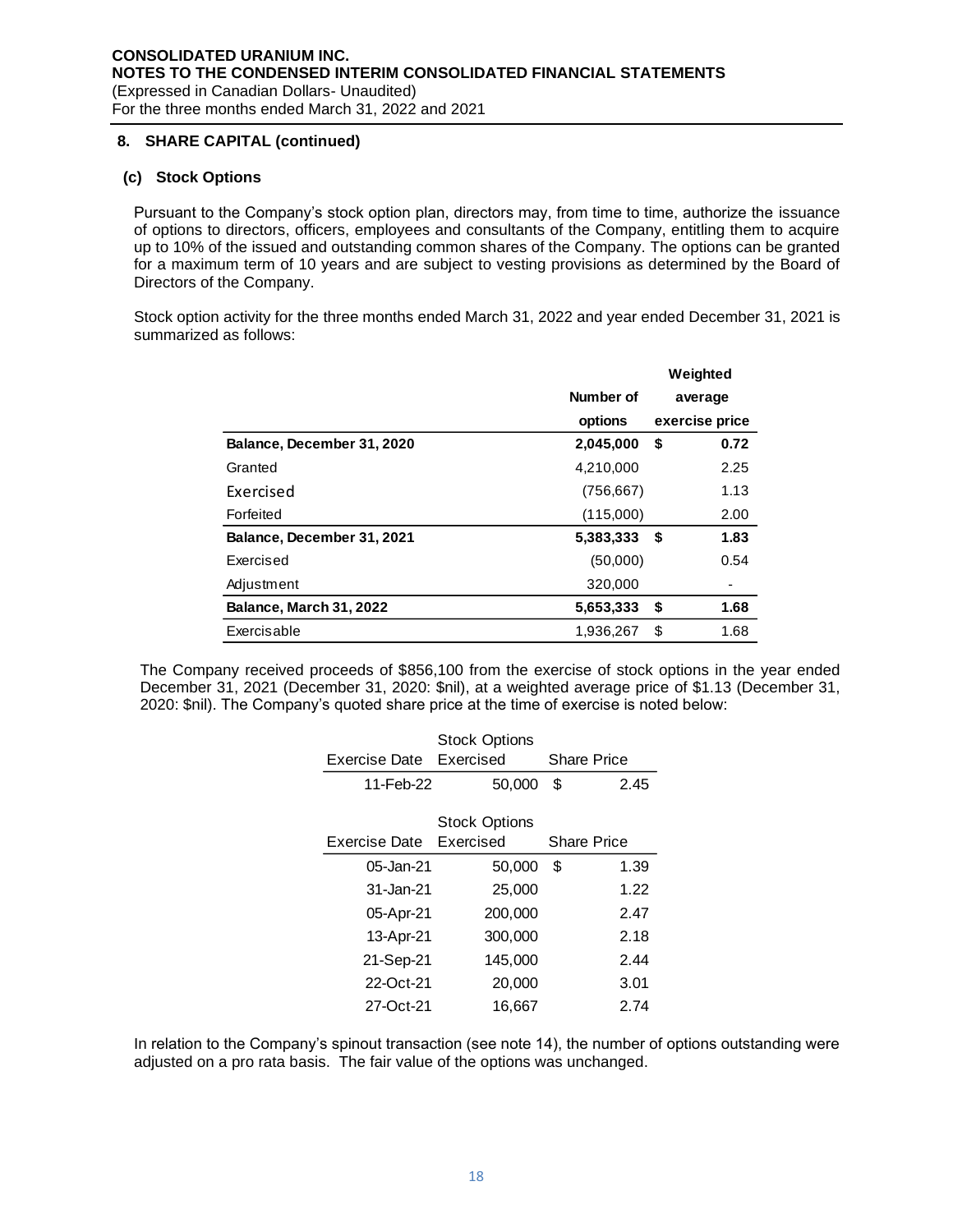## **(c) Stock Options (continued)**

As at March 31, 2022, the Company had the following stock options outstanding:

| Number of<br>options<br>outstanding | Exercise<br>price per<br>option |      | Number of<br>options<br>exercisable | Exercise<br>price per<br>option |      | Remaining<br>contractual<br>life (years) | Expiry date |
|-------------------------------------|---------------------------------|------|-------------------------------------|---------------------------------|------|------------------------------------------|-------------|
| 26,500                              | \$                              | 0.42 | 26,500                              | \$                              | 0.42 | 0.1                                      | 25-Apr-22   |
| 148,400                             | \$                              | 0.19 | 148,400                             | \$                              | 0.19 | 1.4                                      | 08-Aug-23   |
| 759,667                             | \$                              | 0.28 | 503,500                             | \$                              | 0.28 | 3.2                                      | 18-Jun-25   |
| 159,000                             | \$                              | 0.47 | 106,000                             | \$.                             | 0.47 | 3.3                                      | 09-Jul-25   |
| 53,000                              | \$                              | 0.49 | 35,333                              | - \$                            | 0.49 | 3.4                                      | 05-Aug-25   |
| 499,966                             | \$                              | 0.51 | 125,433                             | \$                              | 0.51 | 3.5                                      | 15-Oct-25   |
| 21,200                              | \$                              | 0.58 | 7,067                               | \$                              | 0.58 | 3.7                                      | 25-Nov-25   |
| 53,000                              | \$                              | 0.57 | 17,667                              | \$                              | 0.57 | 3.7                                      | 03-Dec-25   |
| 31,800                              | \$                              | 1.15 | 10,600                              | \$                              | 1.15 | 3.8                                      | 01-Feb-26   |
| 800,300                             | \$                              | 1.58 | 266,767                             | S                               | 1.58 | 4.0                                      | 26-Mar-26   |
| 1,033,500                           | \$                              | 2.10 |                                     | \$                              | 2.10 | 4.2                                      | 09-Jun-26   |
| 530,000                             | \$                              | 2.46 | 176,667                             | \$                              | 2.46 | 4.7                                      | 01-Dec-26   |
| 1,537,000                           | \$                              | 2.63 | 512,333                             | \$                              | 2.63 | 4.7                                      | 24-Dec-26   |
| 5,653,333                           | \$                              | 1.68 | 1,936,267                           | \$                              | 1.68 | 4.0                                      |             |

On December 24, 2021, the Company granted incentive stock options to certain officers, directors and consultants of the Company to purchase a total of 1,450,000 common shares pursuant to the Company's long-term omnibus incentive plan. The options are exercisable at a price of \$2.79 per common share for a period of five years. 486,333 options vested immediately, and the remaining options vest one half on December 24, 2022 and one half on December 24, 2023. The options have a fair value per option granted of \$1.97. Directors and officers were granted 1,000,000 options.

On December 2, 2021, the Company granted incentive stock options to an officer of the Company to purchase a total of 500,000 common shares pursuant to the Company's long-term omnibus incentive plan. The options are exercisable at a price of \$2.61 per common share for a period of five years. 166,667 (one-third) of the options vested immediately, and the remaining options vest one half on December 1, 2022 and one half on December 1, 2023. The options have a fair value per option granted of \$1.82.

On June 9, 2021, the Company granted incentive stock options to certain officers, directors and consultants of the Company to purchase a total of 975,000 common shares pursuant to the Company's long-term omnibus incentive plan. The options are exercisable at a price of \$2.23 per common share for a period of five years. The options vest one third each year, over a three year term. The options have a fair value per option granted of \$1.54. Directors and officers were granted 350,000 options.

On March 26, 2021, the Company granted incentive stock options to certain officers, directors and consultants of the Company to purchase a total of 755,000 common shares pursuant to the Company's long-term omnibus incentive plan. The options are exercisable at a price of \$1.67 per common share for a period of five years. The options vest one third each year, over a three year term. The options have a fair value per option granted of \$1.32. Directors and officers were granted 500,000 options.

On February 26, 2021, the Company granted 300,000 stock options to consultants of the Company to purchase a total of 300,000 common shares. The options are exercisable at a price of \$1.32 per common share for a period of five years. The options vest immediately. The options have a fair value per option granted of \$1.04.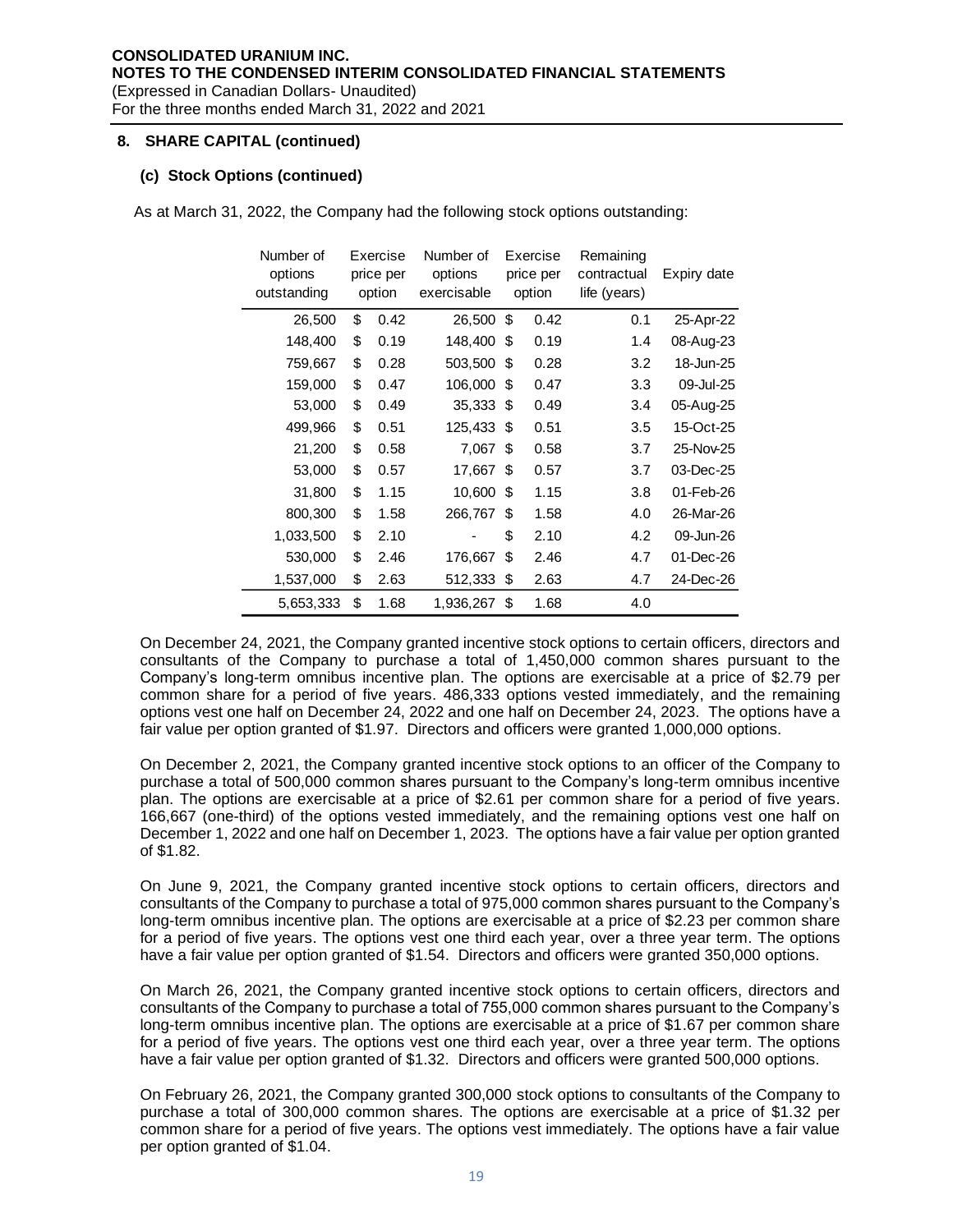## **(c) Stock Options (continued)**

On February 1, 2021, the Company granted incentive stock options to consultants of the Company to purchase a total of 230,000 common shares. The options are exercisable at a price of \$1.22 per common share for a period of five years. 200,000 vested immediately and 30,000 will vest one-third annually, with one-third vesting immediately. The options have a fair value per option granted of \$0.96.

The Company uses the Black-Scholes option pricing model to calculate the fair value of granted stock options. The model requires management to make estimates, which are subjective and may not be representative of actual results. Changes in assumptions can materially affect fair value estimates. For stock option grants, the following assumptions were applied in their valuation:

|                                 | 24-Dec-21       |     | 02-Dec-21 |      | 09-Jun-21 |      | 26-Mar-21 | 26-Feb-21  |       | 01-Feb-21  | FY 2020        |
|---------------------------------|-----------------|-----|-----------|------|-----------|------|-----------|------------|-------|------------|----------------|
|                                 |                 |     |           |      |           |      |           |            |       |            |                |
| Expected stock price volatility | 92%             |     | 90%       |      | 89%       |      | 110%      | 110%       |       | 110%       | 93%-128%       |
| Expected life of options        | 5 years         |     | 5 years   |      | 5 years   |      | 5 years   | 5 years    |       | 5 years    | 5 years        |
| Risk-free interest rate         | 1.25%           |     | 1.25%     |      | .25%      |      | 1.25%     | 1.25%      |       | 1.25%      | 1.25%          |
| Expected dividend yield         | 0%              |     | $0\%$     |      | $0\%$     |      | $0\%$     |            | $0\%$ | 0%         | 0%             |
| Stock price                     | \$<br>$2.79$ \$ |     | 2.61      | - \$ | 2.23      | - \$ | .67       | \$<br>1.32 |       | \$<br>1.22 | $$0.30 - 0.60$ |
| Exercise price                  | \$<br>2.79      | \$. | 2.61      | - \$ | 2.23      |      | .67       | \$<br>1.32 |       | \$<br>1.22 | $$0.30 - 0.60$ |

On December 1, 2021, the Company granted 100,000 restricted share units ("RSU's") to an officer of the Company. The RSU's were issued at \$2.61 per common share. 50,000 RSU's vested immediately and the remaining 50,000 RSU's vest annually over a two-year term.

On December 24, 2021, the Company granted 650,000 RSU's to directors, officers, and consultants of the Company. The RSU's were issued at \$2.77 per common share, vesting one third each year over a three year term. Directors and officers were issued 390,000 RSU's.

## **9. MANAGEMENT OF CAPITAL**

The Company's capital management objectives, policies and processes have remained unchanged during the three months ended March 31, 2022 and 2021.

The Company is not subject to any capital requirements imposed by a lending institution or regulatory body, other than of the TSX Venture Exchange ("TSXV") which requires adequate working capital or financial resources of the greater of (i) \$50,000 and (ii) an amount required in order to maintain operations and cover general and administrative expenses for a period of 6 months.

As of March 31, 2022, the Company believes it is compliant with the policies of the TSXV.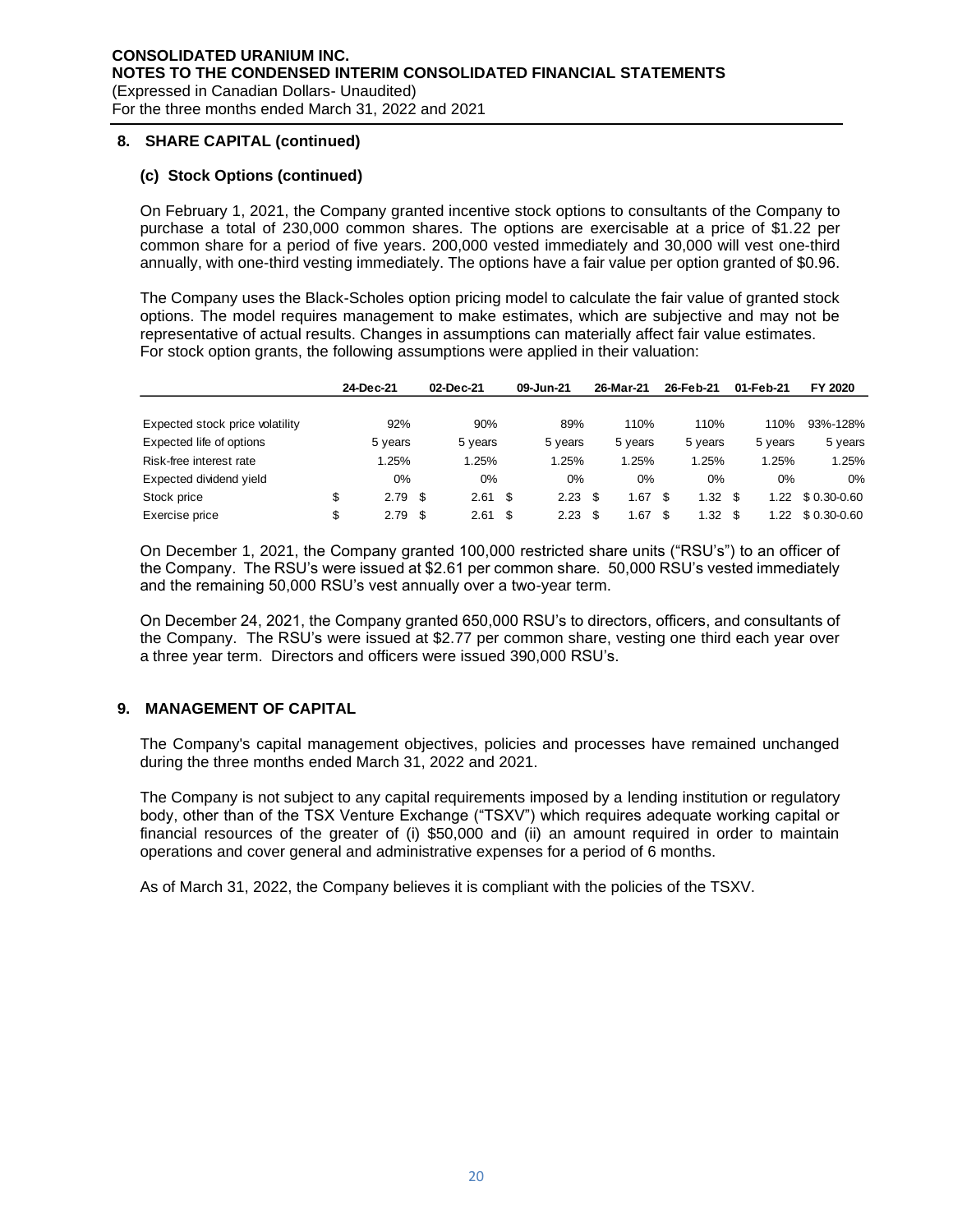## **10. SHAREHOLDER COMMUNICATIONS**

Shareholder communication expenses for the three months ending March 31, 2022 and 2021 were comprised of the following:

|                          |      | March 31, | March 31, |
|--------------------------|------|-----------|-----------|
|                          | 2022 |           | 2021      |
|                          |      | \$        | \$        |
| Investor relations costs | \$   | 78,769    | 357,084   |
| Filing and Isitng fees   |      | 151,665   | 81,147    |
| Marketing and promotion  |      | 187,036   |           |
| Financial advisory fees  |      | 642,605   |           |
|                          | S    | 1,060,075 | 438,231   |

## **11. SEGMENTED INFORMATION**

The Company has one operating segment in three geographic areas in Canada, Australia and Argentina, with the corporate office in Canada. Segmented disclosure and Company-wide information is as follows:

| March 31, 2022           | Canada           |    | <b>Australia</b> | Argentina   | Total            |
|--------------------------|------------------|----|------------------|-------------|------------------|
| Current assets           | \$<br>29,836,398 | \$ | 34,556           | \$<br>5,165 | \$<br>29,876,119 |
| Non-current assets       | 1,516,764        |    | ۰                |             | 1,516,764        |
| <b>Total assets</b>      | \$<br>31,353,162 | \$ | 34,556           | \$<br>5,165 | \$<br>31,392,883 |
| <b>Total liabilities</b> | \$<br>2,864,038  | \$ | 170              | \$<br>۰     | \$<br>2,864,208  |
|                          |                  |    |                  |             |                  |
|                          |                  |    |                  |             |                  |
| March 31, 2021           | Canada           |    | <b>Australia</b> | Argentina   | Total            |
| Current assets           | \$<br>15,747,891 | \$ | 36,774           | \$<br>۰     | \$<br>15,784,665 |
| Non-current assets       | 1,415,201        |    | ٠                |             | 1,415,201        |
| <b>Total assets</b>      | \$<br>17,163,092 | S  | 36,774           | \$<br>۰     | \$<br>17,199,866 |

## **12. FINANCIAL INSTRUMENTS**

The Company's financial instruments include cash and cash equivalents, restricted cash, amount receivable, marketable securities, other investment, accounts payable and accrued liabilities, and lease liability. The risks associated with these financial instruments and the policies regarding their management are discussed below. Management monitors these risk exposures to ensure appropriate measures are implemented in a timely and effective manner.

## **Fair value**

The Company's financial instruments recorded at fair value require disclosure about how the fair value was determined based on significant levels of input described in the following hierarchy:

- Level 1 applies to assets or liabilities for which there are quoted prices in active markets for identical assets or liabilities.
- Level 2 applies to assets or liabilities for which there are inputs other than quoted prices included in Level 1 that are observable for the asset or liability, either directly such as quoted prices for similar assets or liabilities in active markets or indirectly such as quoted prices for identical assets or liabilities in markets with insufficient volume or infrequent transactions.
- Level 3 applies to assets or liabilities for which there are unobservable market data.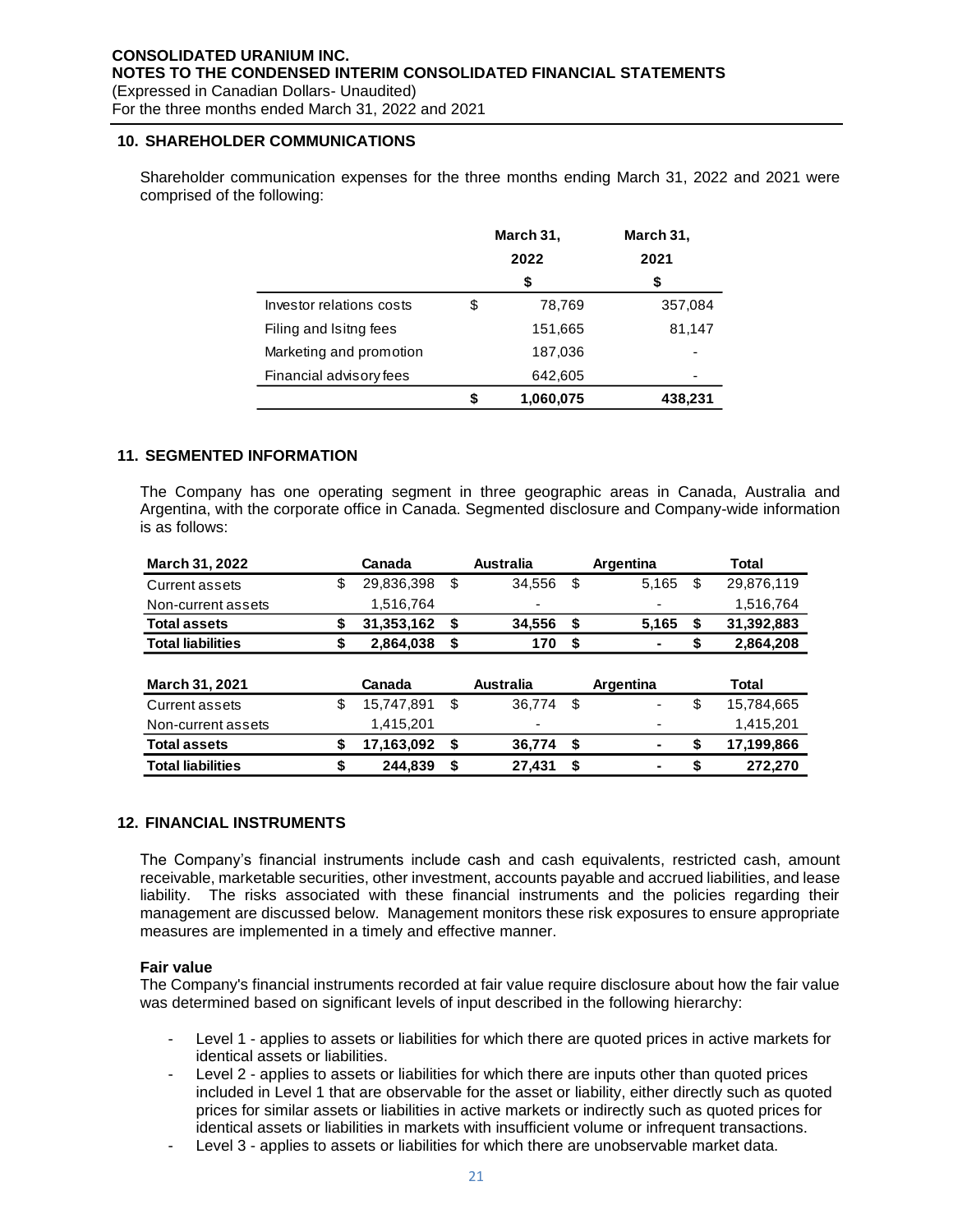## **12. FINANCIAL INSTRUMENTS (continued)**

The Company's financial instruments recorded at fair value consist of cash, restricted cash and marketable securities and are measured based on Level 1 inputs.

The book value of amount receivable, accounts payable and accrued liabilities, and current lease liabilities approximate their fair value due to the short-term nature of these instruments.

Within Level 3, the Company includes private company investments that are not quoted on an exchange. The key assumptions used in the valuation of these instruments include (but are not limited to) company-specific information, trends in general market conditions and the share performance of comparable publicly traded companies.

As valuations of investments for which market quotations are not readily available are inherently uncertain, and are based on estimates, determination of fair value may differ materially from the values that would have resulted if a ready market existed for the investments.

#### **Financial risk management objectives and policies**

**Interest rate risk -** The Company is not exposed to significant interest rate risk.

**Currency risk -** Currency risk is the risk to the Company's earnings that arise from fluctuations of foreign exchange rates and the degree of volatility of these rates. The Company is exposed to foreign currency exchange risk on cash held in Australian dollars, and property payments made in United States dollars. The Company does not use derivative instruments to reduce its exposure to foreign currency risk. Management considers currency risk to be insignificant.

**Credit risk -** Credit risk is the risk of an unexpected loss if a counterparty to a financial instrument fails to meet its contractual obligations. The credit risk associated with cash is believed to be minimal as cash is on deposit with Canadian banks that are believed to be creditworthy. Amounts receivable is comprised of amounts due from the Government of Canada. The Company does not believe it is exposed to significant credit risk.

**Liquidity risk -** Liquidity risk is managed by ensuring sufficient financial resources are available to meet obligations associated with financial liabilities. The Company manages its liquidity by continuously monitoring and forecasting cash flows from operations and anticipating any investing and financing activities.

## **13. RELATED PARTY DISCLOSURES**

Key management personnel include those persons having authority and responsibility for planning, directing and controlling the activities of the Company. The Company has determined that key management personnel consist of executive and non-executive members of the Company's Board of Directors and corporate officers.

Remuneration attributed to key management personnel during the three months ended March 31, 2022 and 2021 is summarized as follows:

|                          | Three months ended<br>March 31,<br>2022 | Three months ended<br>March 31,<br>2021 |  |  |
|--------------------------|-----------------------------------------|-----------------------------------------|--|--|
| Consulting fees          | 232,500                                 | 62,250                                  |  |  |
| Share-based compensation | 543,315                                 | 95.221                                  |  |  |
|                          | 775,815                                 | 157,471                                 |  |  |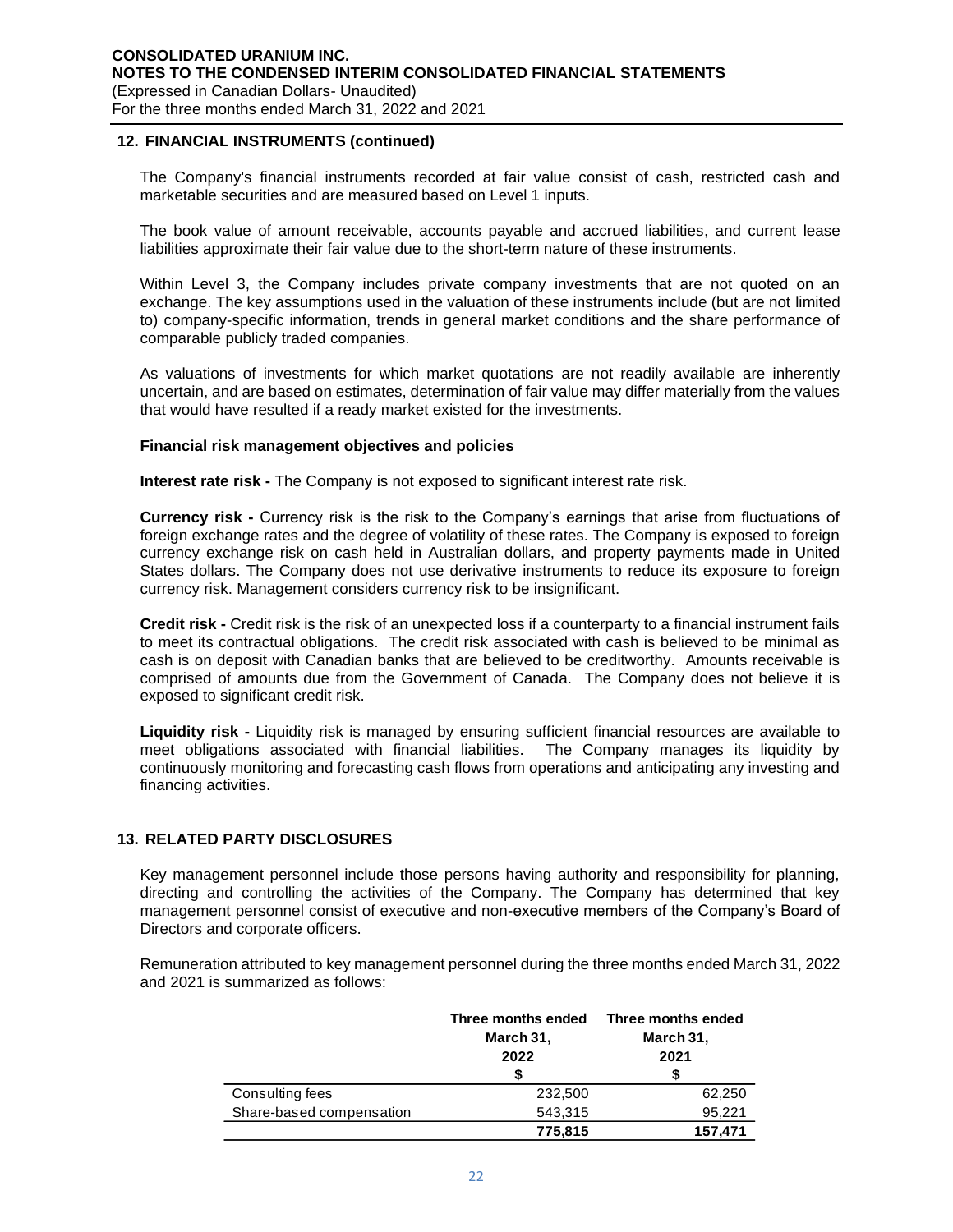## **13. RELATED PARTY DISCLOSURES (continued)**

As at March 31, 2022 there was \$25,127 (December 31, 2021 – \$4,340) included in accounts payable and accrued liabilities owing to directors and officers for compensation.

As at March 31, 2022, there was \$845,313 (December 31, 2021 - \$826,592) included in accounts payable and accrued liabilities owing to Energy Fuels Inc. for deferred property payments and costs incurred on the Company's behalf at the Company's mineral properties. Energy Fuels holds 21.22% of the Company's common shares at March 31, 2022 (December 31, 2021- 21.22%). See note 6(a).

## **14. SPIN-OUT TRANSACTION**

On October 18, 2021, the Company announced the creation and planned spin-out (the "Spin-Out Transaction") of Labrador Uranium Inc. ("Labrador Uranium" or "LUR"), an entity originally incorporated by CUR focused on the consolidation, exploration and development of uranium projects in Labrador, Canada.

To effect the Spin-Out Transaction, the Company entered into an arrangement agreement with LUR (the "Arrangement Agreement"), pursuant to which, among other things, the Company will transfer ownership of the Moran Lake Project to LUR in exchange for 16,000,000 common shares of LUR ("LUR Shares"), which the Company intends to distribute to CUR shareholders on a pro rata basis (the "Arrangement"). The Company also applied to list the LUR Shares (the "Listing") on the Canadian Securities Exchange (the "CSE"). The CSE listing was completed on March 15, 2022.

## Property Acquisition - Altius

CUR and LUR entered into a purchase agreement (the "Altius Agreement") with a subsidiary of Altius Minerals Corporation ("Altius"), pursuant to which LUR agreed to acquire from Altius a 100% interest in the Central Mineral Belt Uranium-Copper (CMB) Project and the Notakwanon Project, both located in Labrador (the "Altius Transaction"). In consideration, LUR will issue to Altius 8,000,000 LUR Shares and a 2% gross overriding royalty on the CMB Project.

Additionally, Altius, LUR and CUR have agreed on an area of interest whereby the two companies will work together in generating new targets and claims to bring to LUR.

In connection with closing of the Altius Transaction, LUR and Altius have agreed to enter into an investor rights agreement pursuant to which, for so long as Altius' equity ownership in LUR remains at or above 10%, Altius will be entitled to equity participation rights to maintain its pro rata equity ownership in LUR. Altius has also agreed to certain resale restrictions on the LUR Shares it will hold and to provide voting support in certain circumstances.

#### Property Acquisition - Mega

CUR and LUR entered into a purchase agreement (the "Purchase Agreement") with Mega Uranium Ltd. and its wholly owned subsidiary (collectively "Mega"), pursuant to which LUR agreed to acquire Mega's 66% participating interest in a joint venture (the "JV Interest") that holds a 100% interest in the Mustang Lake project (the "Mustang Lake Project"), a prospective uranium project located in the Central Mineral Belt of Labrador (the "Mega Transaction").

Pursuant to the Purchase Agreement, LUR agreed to acquire the JV Interest in exchange for 3,000,000 common shares of LUR (the "LUR Shares"). In addition, Mega is entitled to appoint one nominee to the Board of Directors of LUR.

The Spin-Out Transaction was completed on February 22, 2022.